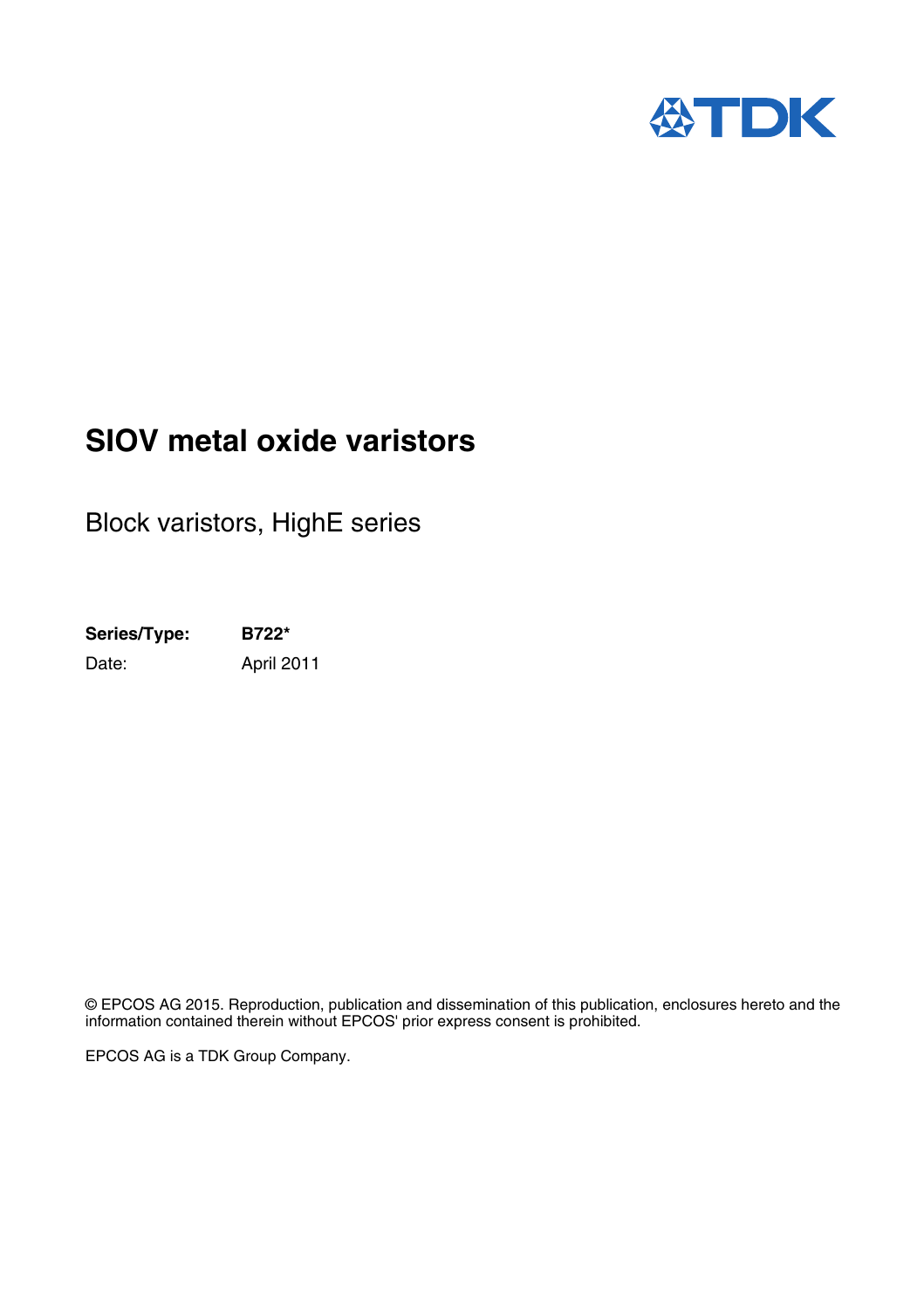#### **Block varistors B722\*** Block variations and the control of the control of the control of the B722\* B722\*

#### **HighE series**

#### **Construction**

- Disk-shaped varistor element. potted in plastic housing
- Housing and potting flame-retardant to UL 94 V-0
- Screw terminals M4 (SIOV-B32 ... 40) Screw terminals M5 (SIOV-B60 … 80)

#### **Features**

- Heavy-duty varistors (surge current capability up to 100 kA)
- Wide operating voltage range 75 ... 1100  $V_{RMS}$
- SIOV-B40 also available without housing (LS40 series)
- PSpice models

#### **Approvals**

- UL
- CSA (≥ K130)

#### **Delivery mode**

Cardboard box

#### **General technical data**

| Climatic category                       | to IEC 60068-1 | 40/85/56   |                   |
|-----------------------------------------|----------------|------------|-------------------|
| Operating temperature                   | to CECC 42 000 | $-40+85$   | °C                |
| Storage temperature                     |                | $-40+110$  | °C                |
| Electric strength                       | to CECC 42 000 | $\geq 2.5$ | kV <sub>RMS</sub> |
| Insulation resistance                   | to CECC 42 000 | $\geq 10$  | $M\Omega$         |
| Response time                           |                | < 25       | ns                |
| Maximum torque for<br>B32 and B40 types |                | 1.0        | Nm                |
| Maximum torque for<br>B60 and B80 types |                | 2.5        | Nm                |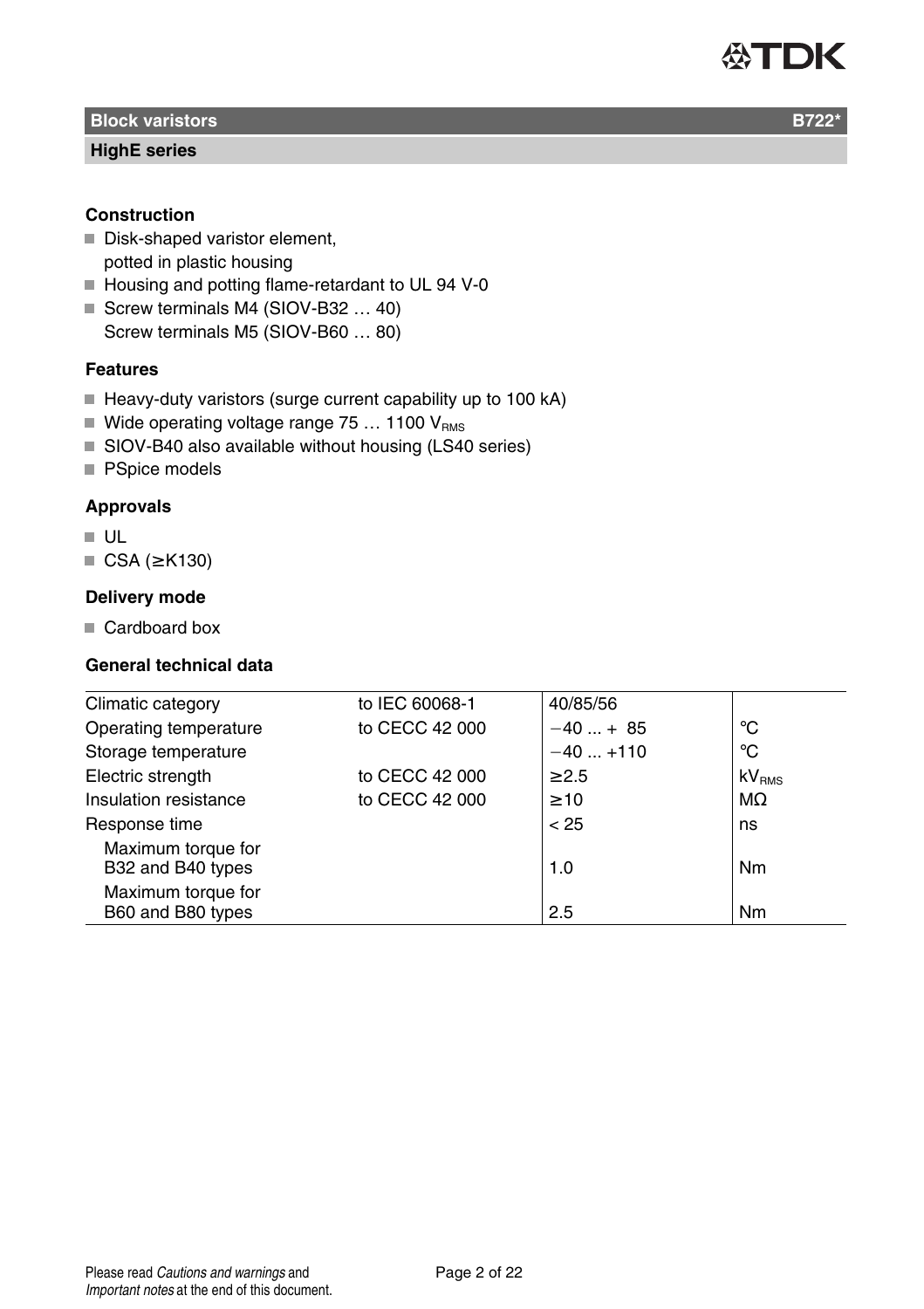

**Block varistors B722\*** Block variations and the state of the state of the B722<sup>\*</sup>

**HighE series**



### **Electrical specifications and ordering codes**

**Maximum ratings (** $T_A = 85$  **°C)** 

| Ordering code        | Type    | $\mathsf{V}_{\mathsf{RMS}}$ | $\rm V_{\rm DC}$ | $I_{\text{max}}$<br>$(8/20 \,\mu s)$ | $\mathsf{W}_{\max}$<br>$(2 \text{ ms})$ | $\mathsf{P}_{\mathsf{max}}$ |
|----------------------|---------|-----------------------------|------------------|--------------------------------------|-----------------------------------------|-----------------------------|
|                      | SIOV-   | v                           | $\vee$           | А                                    | J                                       | W                           |
| 75 V<br>$V_{RMS} =$  |         |                             |                  |                                      |                                         |                             |
| B72240B0750K001      | B40K75  | 75                          | 100              | 25000                                | 190                                     | 1.4                         |
| 130 V<br>$V_{RMS} =$ |         |                             |                  |                                      |                                         |                             |
| B72232B0131K001      | B32K130 | 130                         | 170              | 25000                                | 210                                     | 1.2                         |
| B72240B0131K001      | B40K130 | 130                         | 170              | 40000                                | 310                                     | 1.4                         |
| B72260B0131K001      | B60K130 | 130                         | 170              | 70000                                | 490                                     | 1.6                         |
| B72280B0131K001      | B80K130 | 130                         | 170              | 100000                               | 660                                     | 2.0                         |
| $VRMS = 150 V$       |         |                             |                  |                                      |                                         |                             |
| B72232B0151K001      | B32K150 | 150                         | 200              | 25000                                | 240                                     | 1.2                         |
| B72240B0151K001      | B40K150 | 150                         | 200              | 40000                                | 360                                     | 1.4                         |
| B72260B0151K001      | B60K150 | 150                         | 200              | 70000                                | 570                                     | 1.6                         |
| B72280B0151K001      | B80K150 | 150                         | 200              | 100000                               | 800                                     | 2.0                         |
| $V_{RMS} = 230 V$    |         |                             |                  |                                      |                                         |                             |
| B72232B0231K001      | B32K230 | 230                         | 300              | 25000                                | 300                                     | 1.2                         |
| B72240B0231K001      | B40K230 | 230                         | 300              | 40000                                | 460                                     | 1.4                         |
| B72260B0231K001      | B60K230 | 230                         | 300              | 70000                                | 730                                     | 1.6                         |
| B72280B0231K001      | B80K230 | 230                         | 300              | 100000                               | 1200                                    | 2.0                         |
| $VRMS = 250 V$       |         |                             |                  |                                      |                                         |                             |
| B72232B0251K001      | B32K250 | 250                         | 320              | 25000                                | 330                                     | 1.2                         |
| B72240B0251K001      | B40K250 | 250                         | 320              | 40000                                | 490                                     | 1.4                         |
| B72260B0251K001      | B60K250 | 250                         | 320              | 70000                                | 800                                     | 1.6                         |
| B72280B0251K001      | B80K250 | 250                         | 320              | 100000                               | 1300                                    | 2.0                         |
| $V_{RMS} = 275 V$    |         |                             |                  |                                      |                                         |                             |
| B72232B0271K001      | B32K275 | 275                         | 350              | 25000                                | 360                                     | 1.2                         |
| B72240B0271K001      | B40K275 | 275                         | 350              | 40000                                | 550                                     | 1.4                         |
| B72260B0271K001      | B60K275 | 275                         | 350              | 70000                                | 860                                     | 1.6                         |
| B72280B0271K001      | B80K275 | 275                         | 350              | 100000                               | 1400                                    | 2.0                         |
| $V_{RMS} = 320 V$    |         |                             |                  |                                      |                                         |                             |
| B72232B0321K001      | B32K320 | 320                         | 420              | 25000                                | 430                                     | 1.2                         |
| B72240B0321K001      | B40K320 | 320                         | 420              | 40000                                | 640                                     | 1.4                         |
| B72260B0321K001      | B60K320 | 320                         | 420              | 70000                                | 1000                                    | 1.6                         |
| B72280B0321K001      | B80K320 | 320                         | 420              | 100000                               | 1600                                    | 2.0                         |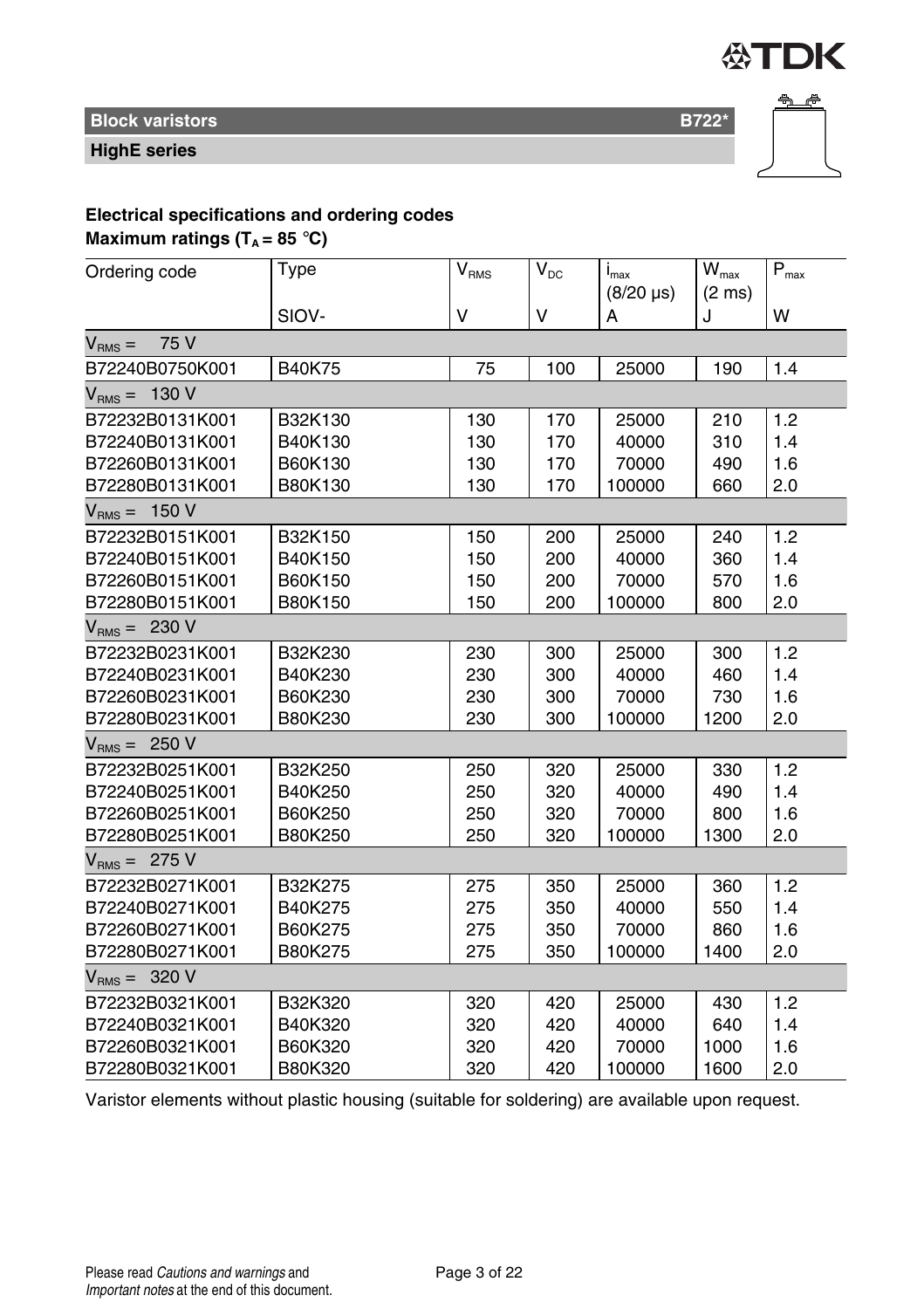

**Block varistors B722<sup>\*</sup> Block varistors B722<sup>\*</sup> HighE series**

### **Characteristics (T<sub>A</sub> = 25 °C)**

| Ordering code     | $V_{\rm v}$ | $\Delta V_{\rm v}$ | $\mathbf{V}_{\mathrm{c,max}}$ | $i_{\rm c}$ | $\overline{C}_{typ}$ |
|-------------------|-------------|--------------------|-------------------------------|-------------|----------------------|
|                   | (1 mA)      | (1 mA)             | $(i_c)$                       |             | $(1$ kHz)            |
|                   | $\vee$      | $\%$               | v                             | Α           | pF                   |
| $V_{RMS}$ = 75 V  |             |                    |                               |             |                      |
| B72240B0750K001   | 120         | ±10                | 220                           | 300         | 11000                |
| $VRMS = 130 V$    |             |                    |                               |             |                      |
| B72232B0131K001   | 205         | ±10                | 340                           | 200         | 4400                 |
| B72240B0131K001   | 205         | ±10                | 340                           | 300         | 5600                 |
| B72260B0131K001   | 205         | ±10                | 340                           | 500         | 15000                |
| B72280B0131K001   | 205         | ±10                | 340                           | 800         | 28000                |
| $VRMS = 150 V$    |             |                    |                               |             |                      |
| B72232B0151K001   | 240         | ±10                | 395                           | 200         | 3700                 |
| B72240B0151K001   | 240         | ±10                | 395                           | 300         | 4800                 |
| B72260B0151K001   | 240         | ±10                | 395                           | 500         | 12000                |
| B72280B0151K001   | 240         | ±10                | 395                           | 800         | 23000                |
| $V_{RMS} = 230 V$ |             |                    |                               |             |                      |
| B72232B0231K001   | 360         | ±10                | 595                           | 200         | 2500                 |
| B72240B0231K001   | 360         | ±10                | 595                           | 300         | 3200                 |
| B72260B0231K001   | 360         | ±10                | 595                           | 500         | 7900                 |
| B72280B0231K001   | 360         | ±10                | 595                           | 800         | 16000                |
| $V_{RMS} = 250 V$ |             |                    |                               |             |                      |
| B72232B0251K001   | 390         | ±10                | 650                           | 200         | 2200                 |
| B72240B0251K001   | 390         | ±10                | 650                           | 300         | 2900                 |
| B72260B0251K001   | 390         | ±10                | 650                           | 500         | 7100                 |
| B72280B0251K001   | 390         | ±10                | 650                           | 800         | 14000                |
| $V_{BMS}$ = 275 V |             |                    |                               |             |                      |
| B72232B0271K001   | 430         | ±10                | 710                           | 200         | 2000                 |
| B72240B0271K001   | 430         | ±10                | 710                           | 300         | 2700                 |
| B72260B0271K001   | 430         | ±10                | 710                           | 500         | 6600                 |
| B72280B0271K001   | 430         | ±10                | 710                           | 800         | 13000                |
| $VRMS = 320 V$    |             |                    |                               |             |                      |
| B72232B0321K001   | 510         | ±10                | 840                           | 200         | 1700                 |
| B72240B0321K001   | 510         | ±10                | 840                           | 300         | 2300                 |
| B72260B0321K001   | 510         | ±10                | 840                           | 500         | 5600                 |
| B72280B0321K001   | 510         | ±10                | 840                           | 800         | 11000                |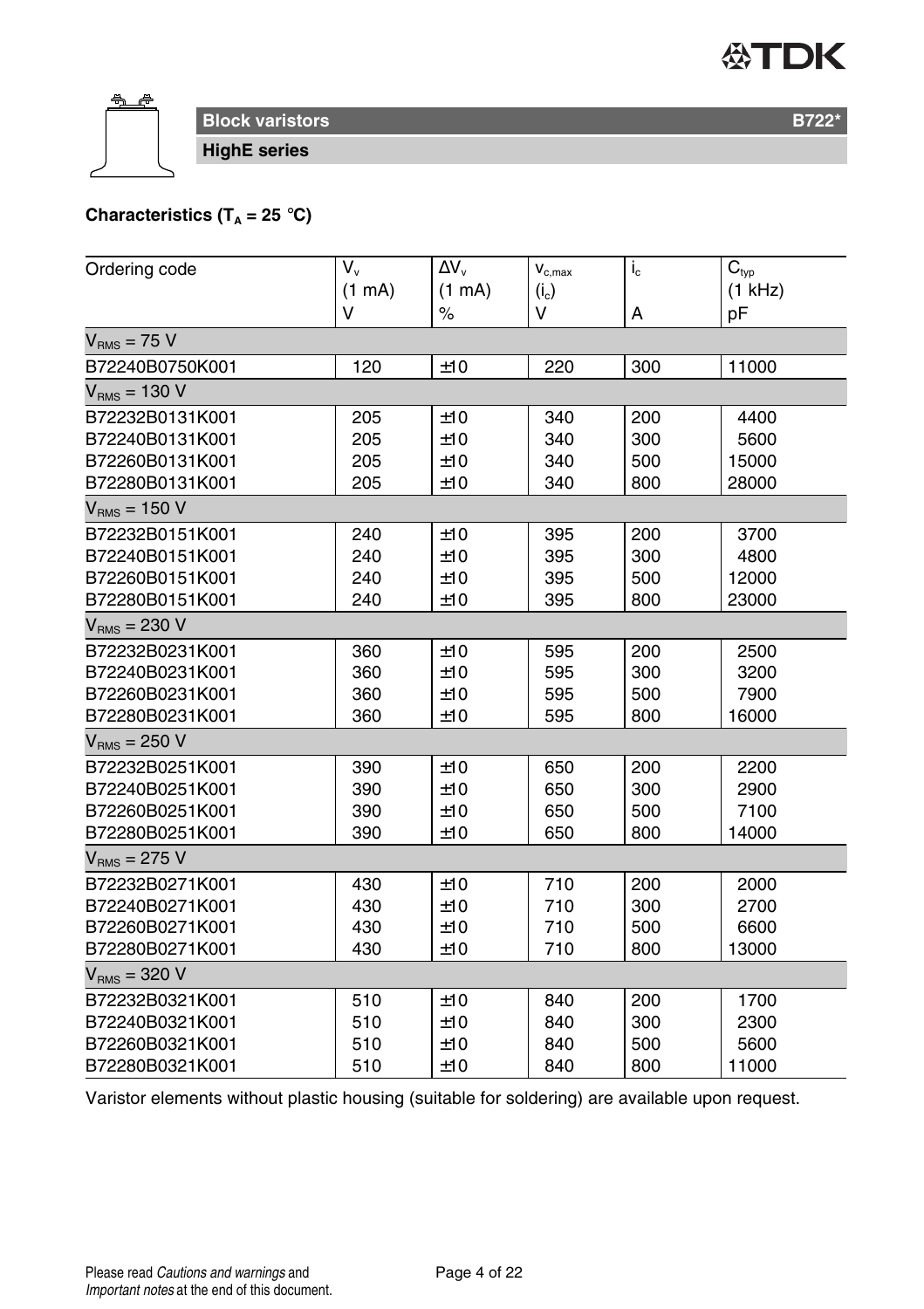

### **Block varistors B722\*** Block variations and the state of the state of the B722<sup>\*</sup>

**HighE series**



### **Electrical specifications and ordering codes**

**Maximum ratings (** $T_A = 85$  **°C)** 

| Ordering code     | Type    | $\mathsf{V}_{\mathsf{RMS}}$ | $\mathsf{V}_{\mathsf{DC}}$ | $I_{\text{max}}$ | $W_{\text{max}}$ | $\overline{\mathsf{P}}_{\mathsf{max}}$ |
|-------------------|---------|-----------------------------|----------------------------|------------------|------------------|----------------------------------------|
|                   |         |                             |                            | $(8/20 \,\mu s)$ | $(2 \text{ ms})$ |                                        |
|                   | SIOV-   | v                           | $\vee$                     | А                | J                | W                                      |
| $VRMS = 385 V$    |         |                             |                            |                  |                  |                                        |
| B72232B0381K001   | B32K385 | 385                         | 505                        | 25000            | 550              | 1.2                                    |
| B72240B0381K001   | B40K385 | 385                         | 505                        | 40000            | 800              | 1.4                                    |
| B72260B0381K001   | B60K385 | 385                         | 505                        | 70000            | 1200             | 1.6                                    |
| B72280B0381K001   | B80K385 | 385                         | 505                        | 100000           | 2000             | 2.0                                    |
| $VRMS = 420 V$    |         |                             |                            |                  |                  |                                        |
| B72232B0421K001   | B32K420 | 420                         | 560                        | 25000            | 600              | 1.2                                    |
| B72240B0421K001   | B40K420 | 420                         | 560                        | 40000            | 910              | 1.4                                    |
| B72260B0421K001   | B60K420 | 420                         | 560                        | 70000            | 1500             | 1.6                                    |
| B72280B0421K001   | B80K420 | 420                         | 560                        | 100000           | 2200             | 2.0                                    |
| $VRMS = 440 V$    |         |                             |                            |                  |                  |                                        |
| B72232B0441K001   | B32K440 | 440                         | 585                        | 25000            | 630              | 1.2                                    |
| B72240B0441K001   | B40K440 | 440                         | 585                        | 40000            | 950              | 1.4                                    |
| B72260B0441K001   | B60K440 | 440                         | 585                        | 70000            | 1580             | 1.6                                    |
| B72280B0441K001   | B80K440 | 440                         | 585                        | 100000           | 2350             | 2.0                                    |
| $V_{RMS} = 460 V$ |         |                             |                            |                  |                  |                                        |
| B72232B0461K001   | B32K460 | 460                         | 615                        | 25000            | 660              | 1.2                                    |
| B72240B0461K001   | B40K460 | 460                         | 615                        | 40000            | 1000             | 1.4                                    |
| B72260B0461K001   | B60K460 | 460                         | 615                        | 70000            | 1650             | 1.6                                    |
| B72280B0461K001   | B80K460 | 460                         | 615                        | 100000           | 2500             | 2.0                                    |
| $VRMS = 550 V$    |         |                             |                            |                  |                  |                                        |
| B72232B0551K001   | B32K550 | 550                         | 745                        | 25000            | 620              | 1.2                                    |
| B72240B0551K001   | B40K550 | 550                         | 745                        | 40000            | 960              | 1.4                                    |
| B72260B0551K001   | B60K550 | 550                         | 745                        | 70000            | 1500             | 1.6                                    |
| B72280B0551K001   | B80K550 | 550                         | 745                        | 100000           | 3100             | 2.0                                    |
| $V_{BMS} = 680 V$ |         |                             |                            |                  |                  |                                        |
| B72232B0681K001   | B32K680 | 680                         | 895                        | 25000            | 760              | 1.2                                    |
| B72240B0681K001   | B40K680 | 680                         | 895                        | 40000            | 1100             | 1.4                                    |
| B72260B0681K001   | B60K680 | 680                         | 895                        | 70000            | 1800             | 1.6                                    |
| B72280B0681K001   | B80K680 | 680                         | 895                        | 100000           | 3600             | 2.0                                    |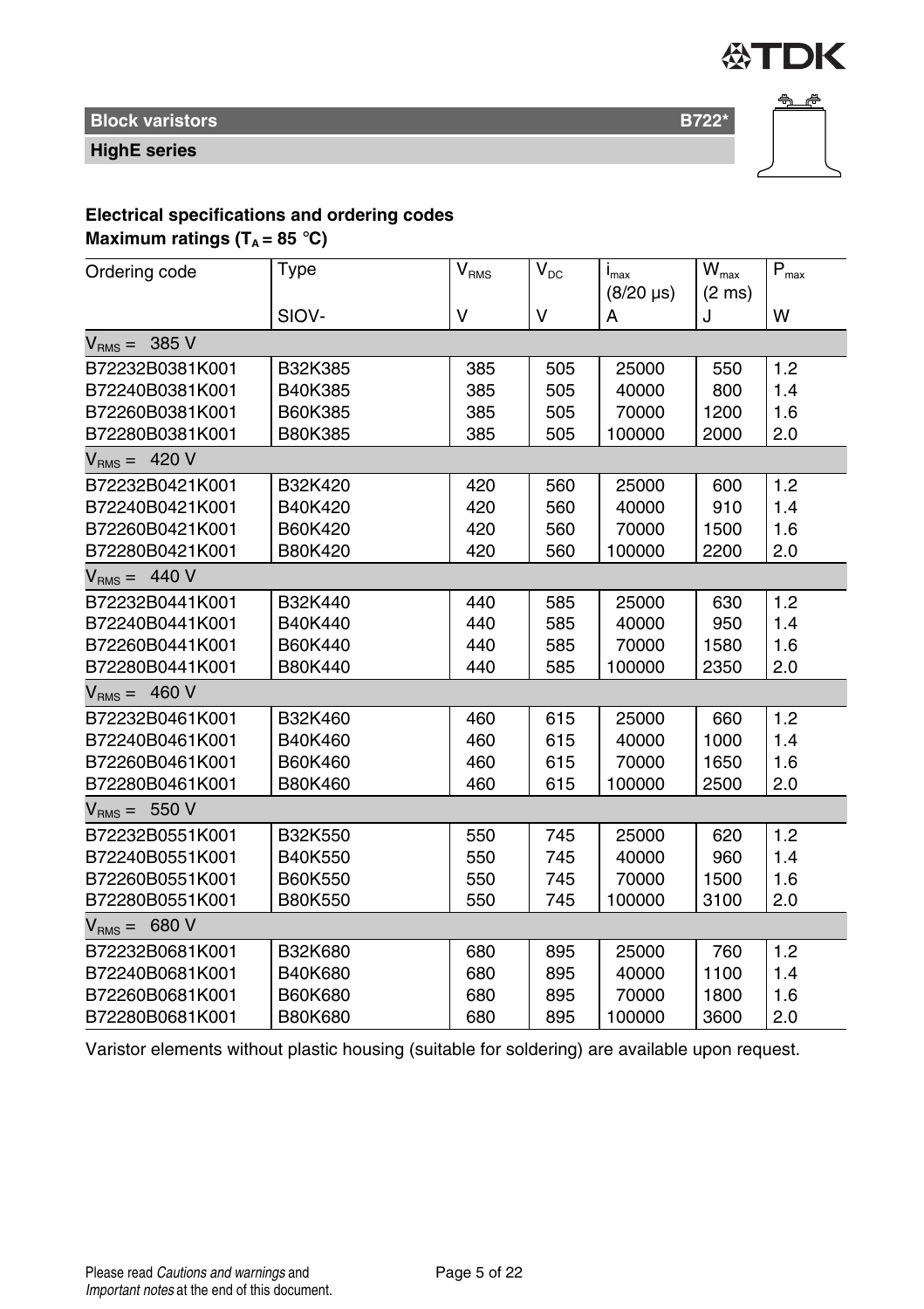

**Block varistors B722<sup>\*</sup> Block varistors B722<sup>\*</sup> HighE series**

**Characteristics (T<sub>A</sub> = 25 °C)** 

| Ordering code     | V.     | $\Delta V_{\rm v}$ | $\mathbf{V}_{\text{c,max}}$ | $i_{\rm c}$ | $C_{\text{typ}}$ |
|-------------------|--------|--------------------|-----------------------------|-------------|------------------|
|                   | (1 mA) | (1 mA)             | $(i_c)$                     |             | (1 kHz)          |
|                   | V      | $\%$               | v                           | А           | pF               |
| $VRMS = 385 V$    |        |                    |                             |             |                  |
| B72232B0381K001   | 620    | ±10                | 1025                        | 200         | 1400             |
| B72240B0381K001   | 620    | ±10                | 1025                        | 300         | 1900             |
| B72260B0381K001   | 620    | ±10                | 1025                        | 500         | 4600             |
| B72280B0381K001   | 620    | ±10                | 1025                        | 800         | 9000             |
| $VRMS = 420 V$    |        |                    |                             |             |                  |
| B72232B0421K001   | 680    | ±10                | 1120                        | 200         | 1300             |
| B72240B0421K001   | 680    | ±10                | 1120                        | 300         | 1800             |
| B72260B0421K001   | 680    | ±10                | 1120                        | 500         | 4300             |
| B72280B0421K001   | 680    | ±10                | 1120                        | 800         | 8500             |
| $VRMS = 440 V$    |        |                    |                             |             |                  |
| B72232B0441K001   | 715    | ±10                | 1180                        | 200         | 1250             |
| B72240B0441K001   | 715    | ±10                | 1180                        | 300         | 1700             |
| B72260B0441K001   | 715    | ±10                | 1180                        | 500         | 4100             |
| B72280B0441K001   | 715    | ±10                | 1180                        | 800         | 8100             |
| $V_{RMS} = 460 V$ |        |                    |                             |             |                  |
| B72232B0461K001   | 750    | ±10                | 1240                        | 200         | 1200             |
| B72240B0461K001   | 750    | ±10                | 1240                        | 300         | 1600             |
| B72260B0461K001   | 750    | ±10                | 1240                        | 500         | 3900             |
| B72280B0461K001   | 750    | ±10                | 1240                        | 800         | 7700             |
| $V_{RMS} = 550 V$ |        |                    |                             |             |                  |
| B72232B0551K001   | 910    | ±10                | 1500                        | 200         | 1000             |
| B72240B0551K001   | 910    | ±10                | 1500                        | 300         | 1400             |
| B72260B0551K001   | 910    | ±10                | 1500                        | 500         | 3300             |
| B72280B0551K001   | 910    | ±10                | 1500                        | 800         | 6500             |
| $VRMS = 680 V$    |        |                    |                             |             |                  |
| B72232B0681K001   | 1100   | ±10                | 1815                        | 200         | 830              |
| B72240B0681K001   | 1100   | ±10                | 1815                        | 300         | 1100             |
| B72260B0681K001   | 1100   | ±10                | 1815                        | 500         | 2600             |
| B72280B0681K001   | 1100   | ±10                | 1815                        | 800         | 5200             |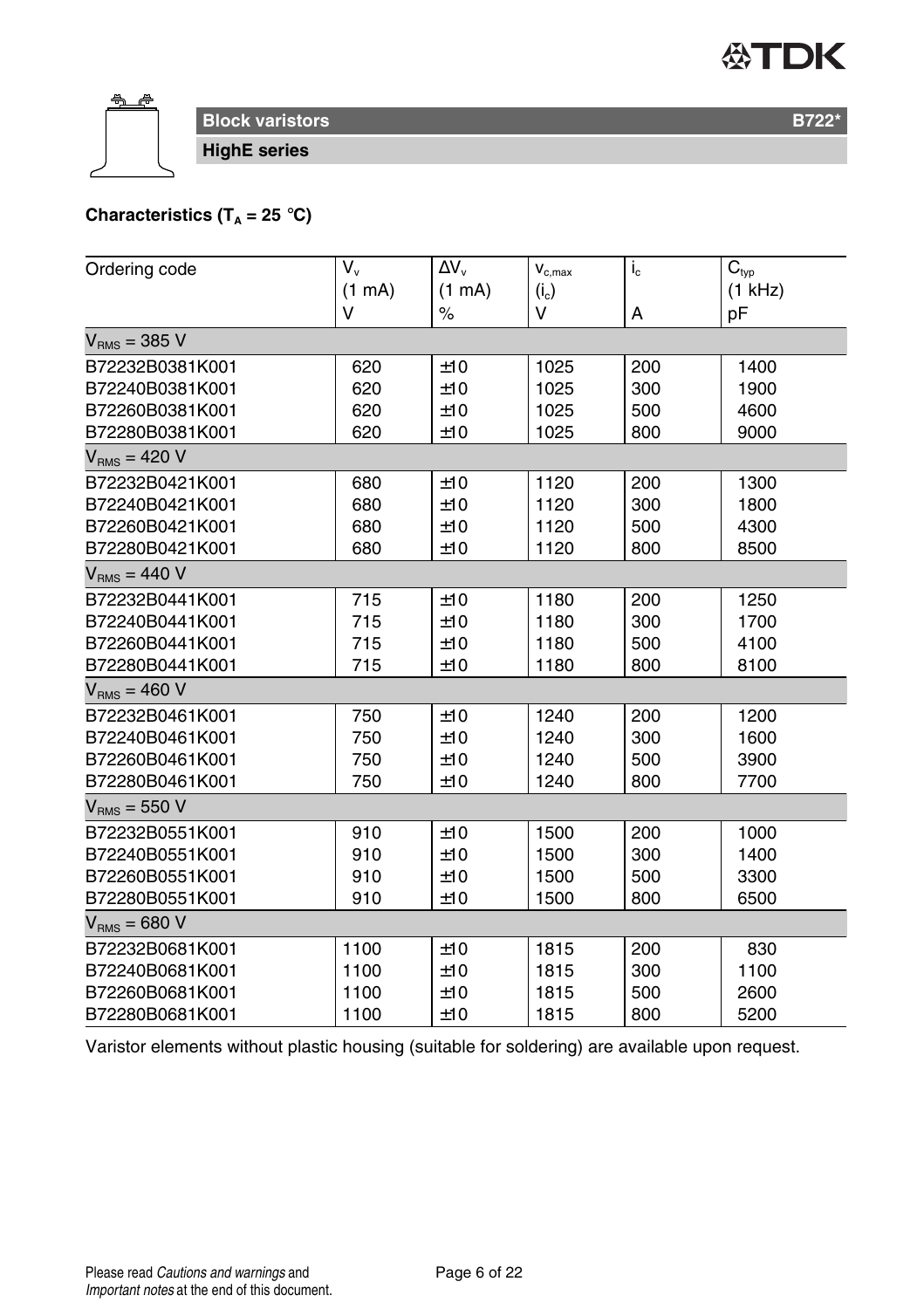

### **Block varistors B722\***

#### **HighE series**



## **Electrical specifications and ordering codes**

### **Maximum ratings (** $T_A = 85$  **°C)**

| Ordering code        | Type       | $\mathsf{V}_{\mathsf{RMS}}$ | $V_{DC}$ | $I_{\text{max}}$<br>$(8/20 \,\mu s)$ | $W_{\text{max}}$<br>(2 ms) | $P_{\text{max}}$ |
|----------------------|------------|-----------------------------|----------|--------------------------------------|----------------------------|------------------|
|                      | SIOV-      | ٧                           | v        | А                                    | J                          | W                |
| 750 V<br>$V_{RMS} =$ |            |                             |          |                                      |                            |                  |
| B72232B0751K001      | B32K750    | 750                         | 970      | 25000                                | 800                        | 1.2              |
| B72240B0751K001      | B40K750    | 750                         | 970      | 40000                                | 1200                       | 1.4              |
| B72260B0751K001      | B60K750    | 750                         | 970      | 70000                                | 2000                       | 1.6              |
| B72280B0751K001      | B80K750    | 750                         | 970      | 100000                               | 4000                       | 2.0              |
| $V_{RMS} = 1100 V$   |            |                             |          |                                      |                            |                  |
| B72260B0102K001      | B60K10001) | 1100                        | 1465     | 70000                                | 3000                       | 1.6              |
| B72280B0112K001      | B80K1100   | 1100                        | 1465     | 100000                               | 6000                       | 2.0              |

Varistor elements without plastic housing (suitable for soldering) are available upon request.

#### **Characteristics (T<sub>A</sub> = 25 °C)**

| Ordering code      | $V_{v}$ | $\Delta V_{\rm v}$ | $V_{c,max}$ | $I_{c}$ | $C_{typ}$ |
|--------------------|---------|--------------------|-------------|---------|-----------|
|                    | (1 mA)  | mA)<br>(1)         | $(i_c)$     |         | (1 kHz)   |
|                    |         | %                  | ٧           | A       | pF        |
| $VRMS = 750 V$     |         |                    |             |         |           |
| B72232B0751K001    | 1200    | ±10                | 2000        | 200     | 800       |
| B72240B0751K001    | 1200    | ±10                | 2000        | 300     | 1000      |
| B72260B0751K001    | 1200    | ±10                | 2000        | 500     | 2400      |
| B72280B0751K001    | 1200    | ±10                | 2000        | 800     | 4800      |
| $V_{RMS} = 1100 V$ |         |                    |             |         |           |
| B72260B0102K001    | 1800    | ±10                | 2970        | 500     | 1600      |
| B72280B0112K001    | 1800    | ±10                | 2970        | 800     | 3200      |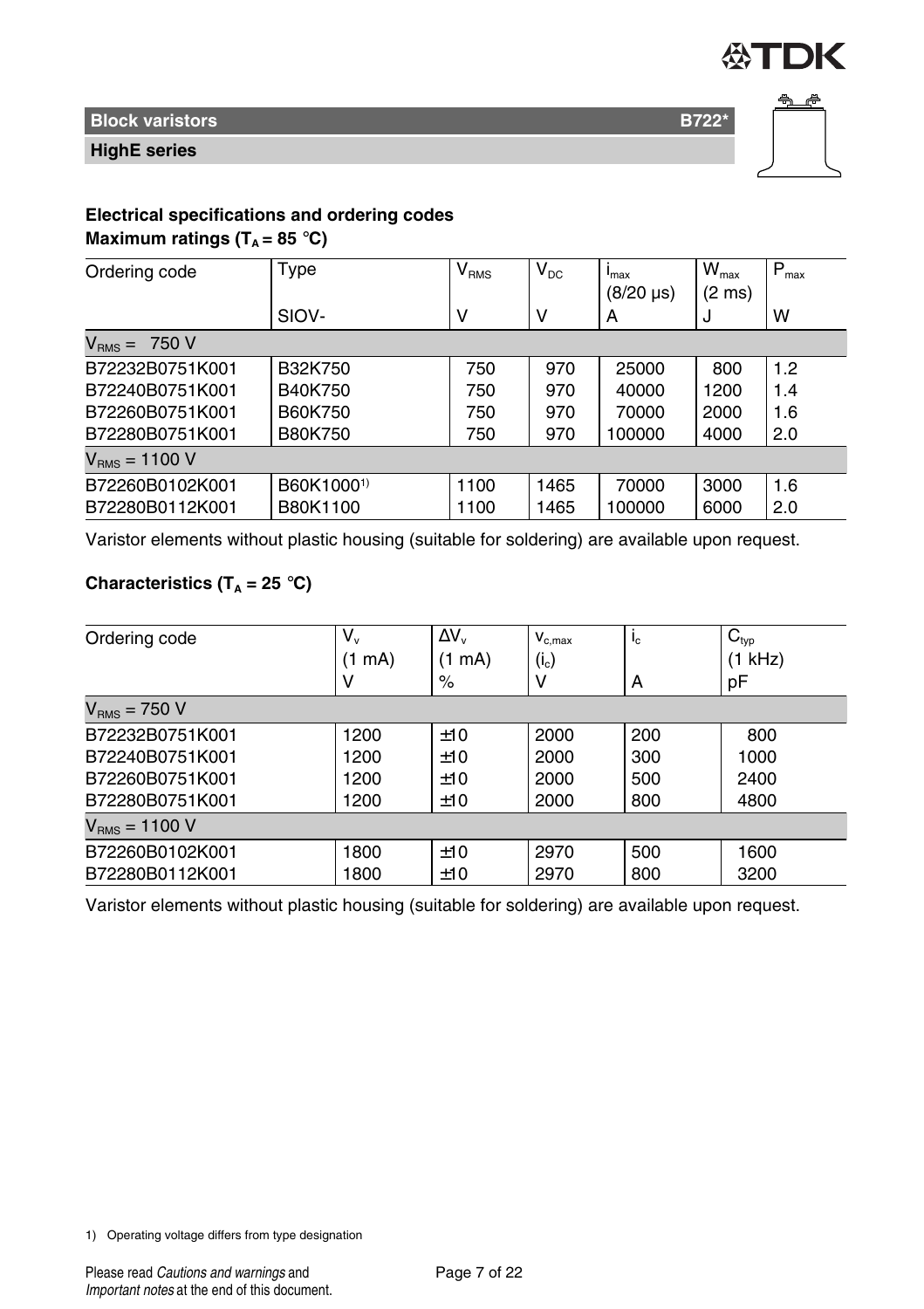

#### **Dimensional drawings**

#### **SIOV-B32/-B40**



### **Weight**

| Nominal diameter | V <sub>RMS</sub> | Weight |
|------------------|------------------|--------|
| mm               |                  | g      |
| 32               | 130750           | 45     |
| 40               | 75750            | 50     |
| 60               | 130  1100        | 250    |
| 80               | 130  1100        | 650    |

#### **SIOV-B60**



**SIOV-B80**



Dimensions in mm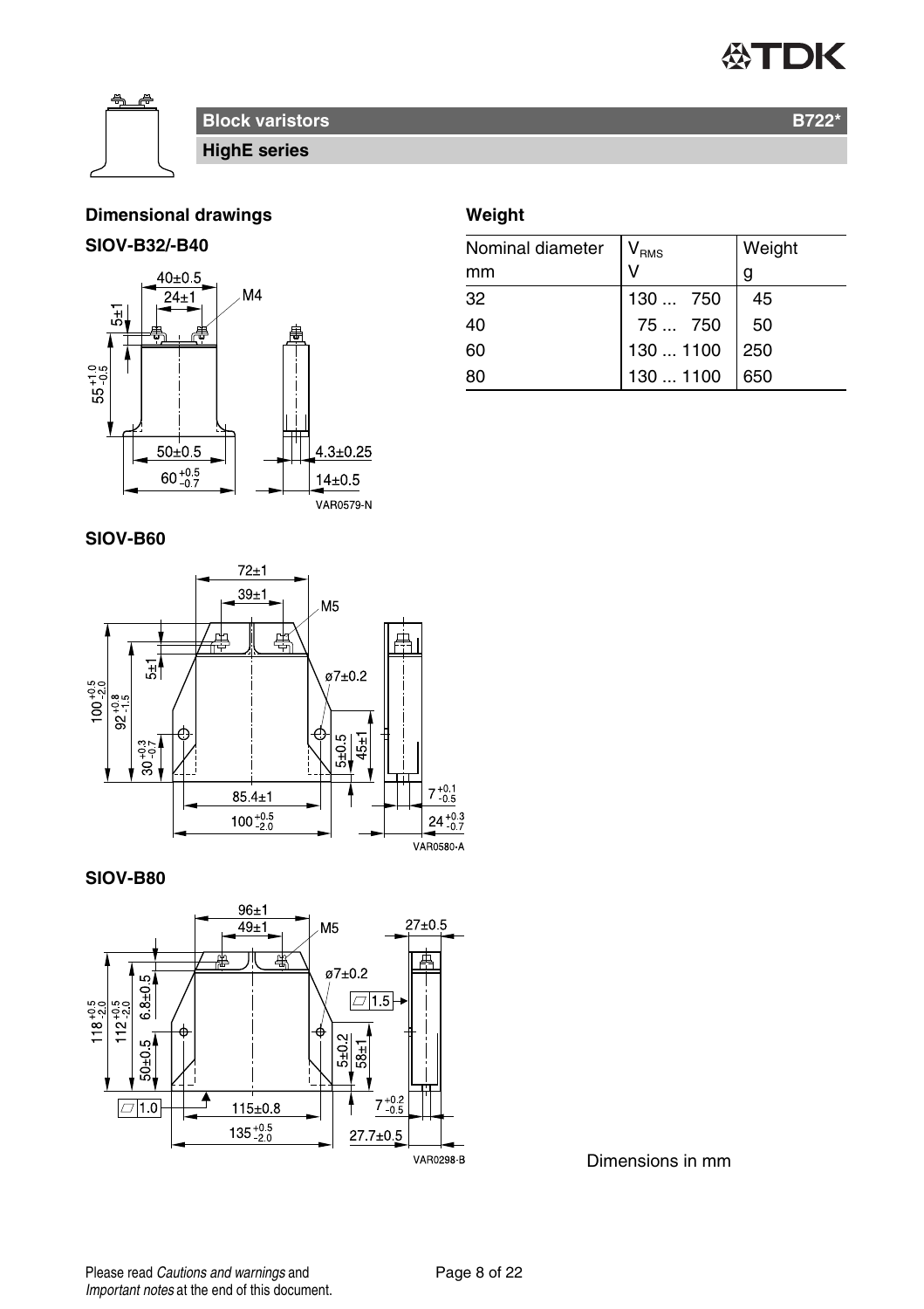

**Block varistors B722\*** Block variations and the state of the state of the B722<sup>\*</sup>



## **HighE series**

#### **Reliability data**

| Test                     | Test methods/conditions                            | Requirement                                                     |
|--------------------------|----------------------------------------------------|-----------------------------------------------------------------|
| Varistor voltage         | The voltage between two terminals with             | To meet the specified value                                     |
|                          | the specified measuring current applied            |                                                                 |
|                          | is called $V_v$ (1 mA <sub>pc</sub> @ 0.2  2 s).   |                                                                 |
| Clamping voltage         | The maximum voltage between two                    | To meet the specified value                                     |
|                          | terminals with the specified standard              |                                                                 |
|                          | impulse current (8/20 µs) applied.                 |                                                                 |
| Max. DC operating        | The maximum allowable DC operating                 | $I_{\text{leak}}$ (t = 1000 h) $\leq I_{\text{leak}}$ (t = 0 h) |
| voltage                  | voltage $V_{\text{nc}}$ at UCT +5/-0 °C is applied | $ \Delta$ V/V (1 mA) $ \leq$ 10%                                |
|                          | for 1000 ±48 h.                                    |                                                                 |
|                          | The leakage current lleak (t) during test is       |                                                                 |
|                          | recorded.                                          |                                                                 |
|                          | Then the specimen shall be stored at               |                                                                 |
|                          | room temperature and normal humidity               |                                                                 |
|                          | for $1$ to $2$ h.                                  |                                                                 |
|                          | Thereafter, the change of $V_v$ shall be           |                                                                 |
|                          | measured.                                          |                                                                 |
| Surge current derating,  | 10 surge currents (8/20 µs), unipolar,             | $ \Delta$ V/V (1 mA) $ \leq$ 10%                                |
| $8/20 \,\mu s$           | interval $\geq 60$ s, amplitude corresponding      | (measured in direction of                                       |
|                          | to derating curve for 10 impulses at               | surge current)                                                  |
|                          | $20 \mu s$                                         | No visible damage                                               |
| Fast temperature cycling | IEC 60068-2-14, test Na, LCT/UCT,                  | $ \Delta$ V/V (1 mA) $ \leq$ 10%                                |
|                          | dwell time 120 min, 5 cycles                       | No visible damage                                               |
| Damp heat, steady state  | IEC 60068-2-78                                     | $ \Delta$ V/V (1 mA) $ \leq$ 10%                                |
|                          | The specimen shall be subjected to                 |                                                                 |
|                          | 40 $\pm$ 2 °C, 90 to 95% r. H. for 56 $\pm$ 2 days |                                                                 |
|                          | with 10% of the maximum continuous                 |                                                                 |
|                          | DC operating voltage $V_{DC}$ . Then stored        |                                                                 |
|                          | at room temperature and normal                     |                                                                 |
|                          | humidity for 1 to 2 h.                             |                                                                 |
|                          | Thereafter, the change of $V_v$ shall be           |                                                                 |
|                          | measured.                                          |                                                                 |

#### **Note:**

UCT = Upper category temperature

LCT = Lower category temperature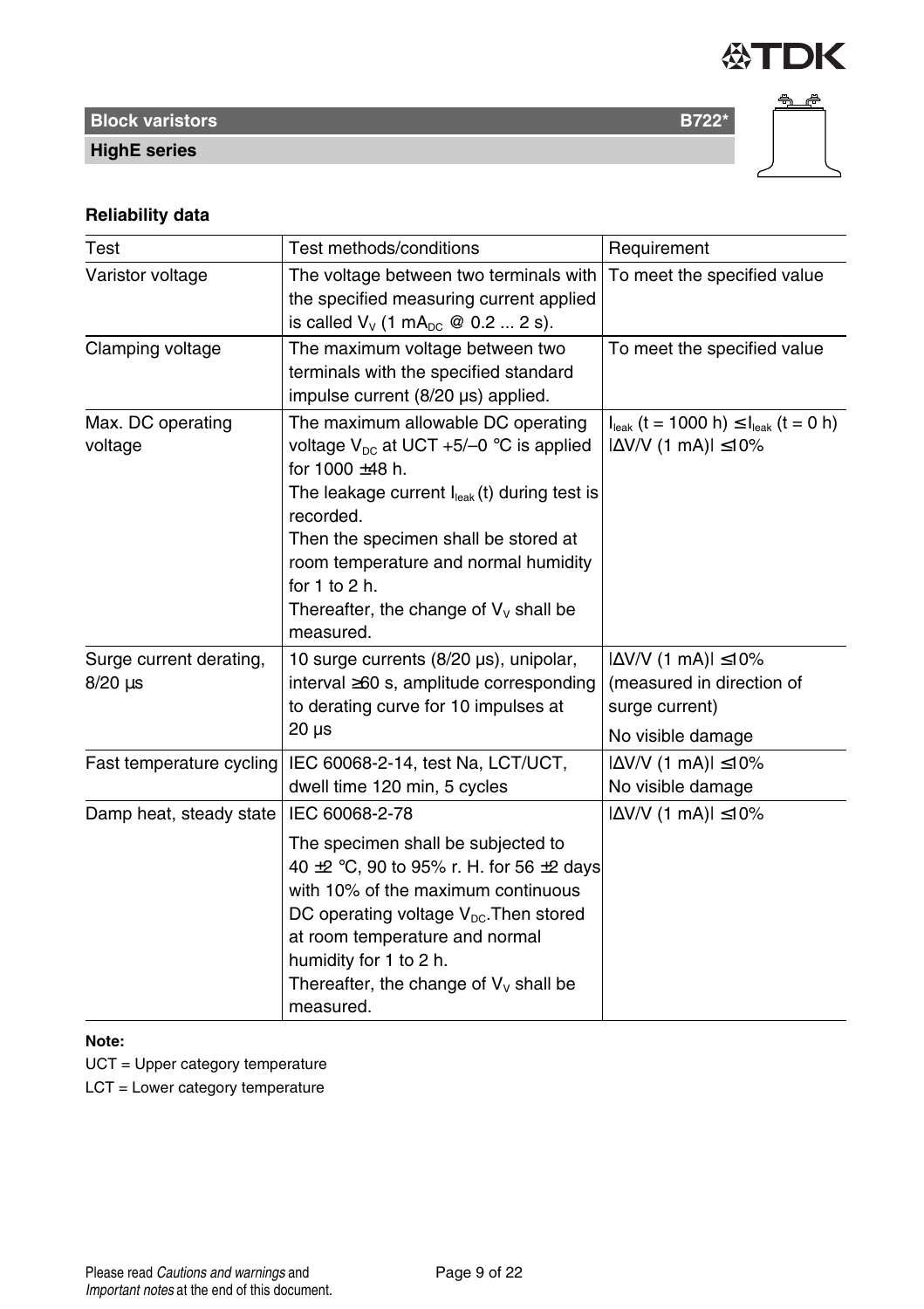



#### **v/i characteristics**

v = f (i) for explanation of the characteristics refer to "General technical information", chapter 1.6.3  $A =$  Leakage current,  $B =$  Protection level } for worst-case varistor tolerances



**SIOV-B32K130 ... K750**

Please read Cautions and warnings and <br>
Page 10 of 22 Important notes at the end of this document.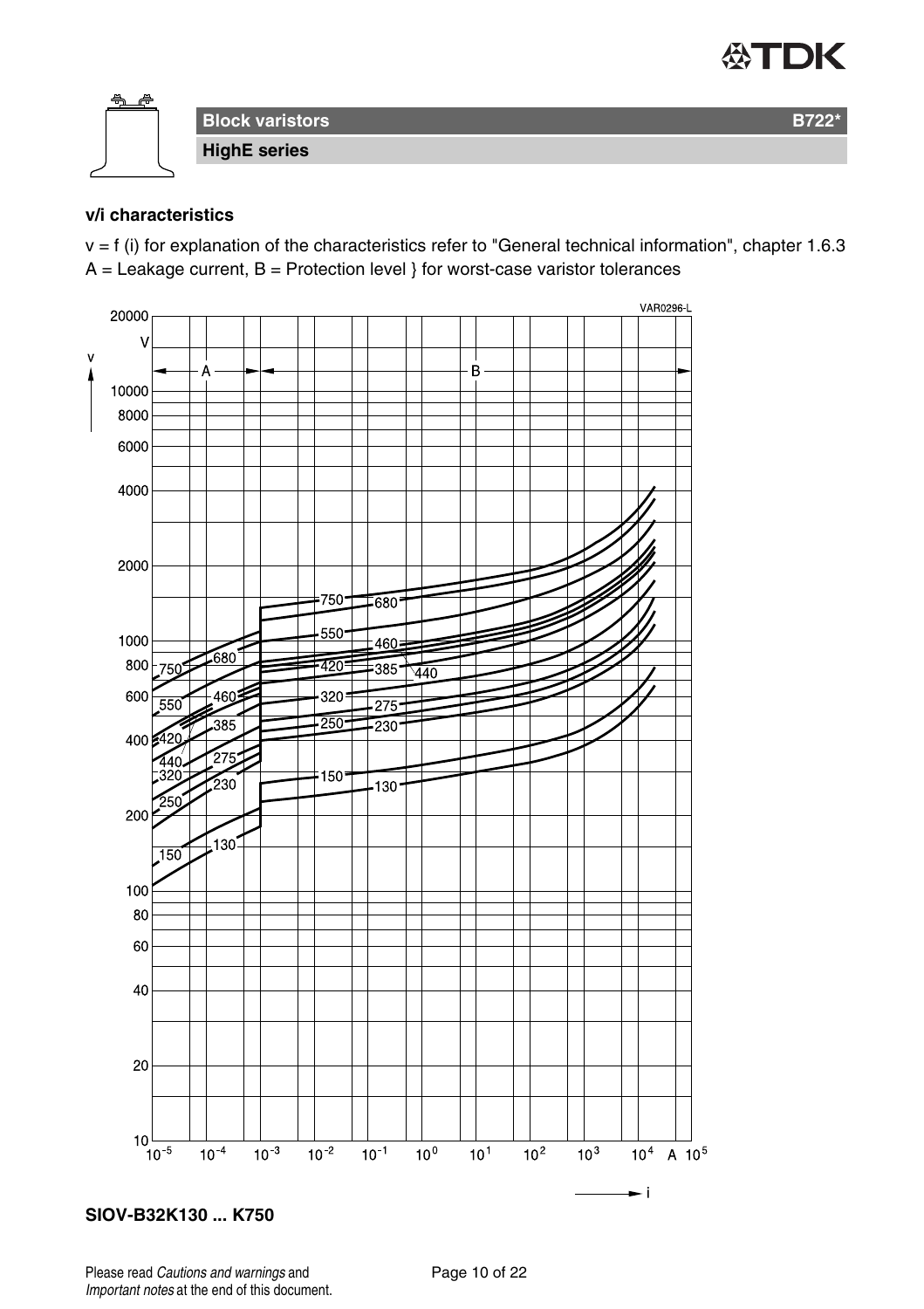

#### **v/i characteristics**

 $v = f$  (i) for explanation of the characteristics refer to "General technical information", chapter 1.6.3  $A =$  Leakage current,  $B =$  Protection level } for worst-case varistor tolerances

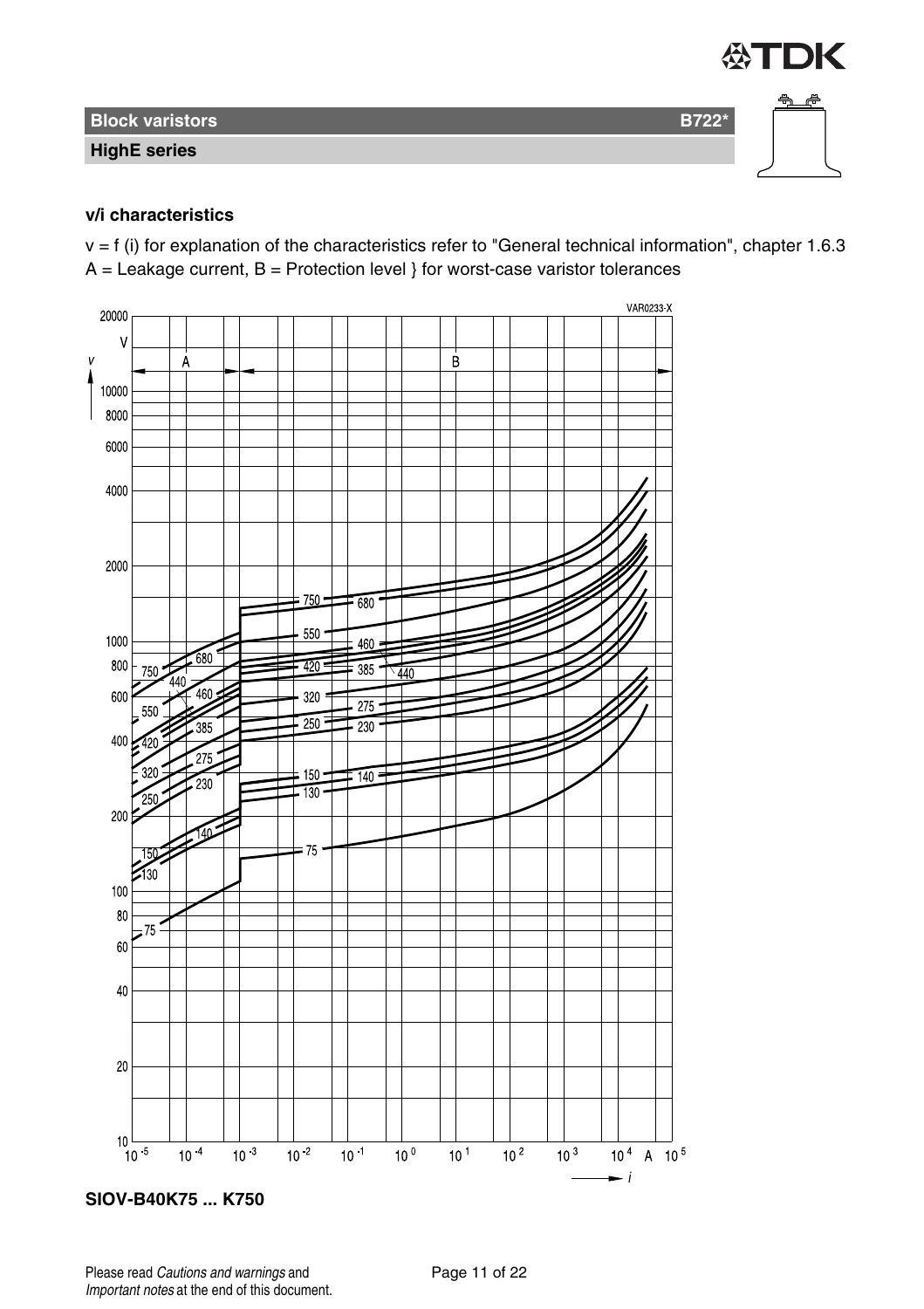## **公丁DK**



#### **v/i characteristics**

v = f (i) for explanation of the characteristics refer to "General technical information", chapter 1.6.3  $A =$  Leakage current,  $B =$  Protection level } for worst-case varistor tolerances



#### **SIOV-B60K130 ... K1000**

Please read Cautions and warnings and <br>
Page 12 of 22 Important notes at the end of this document.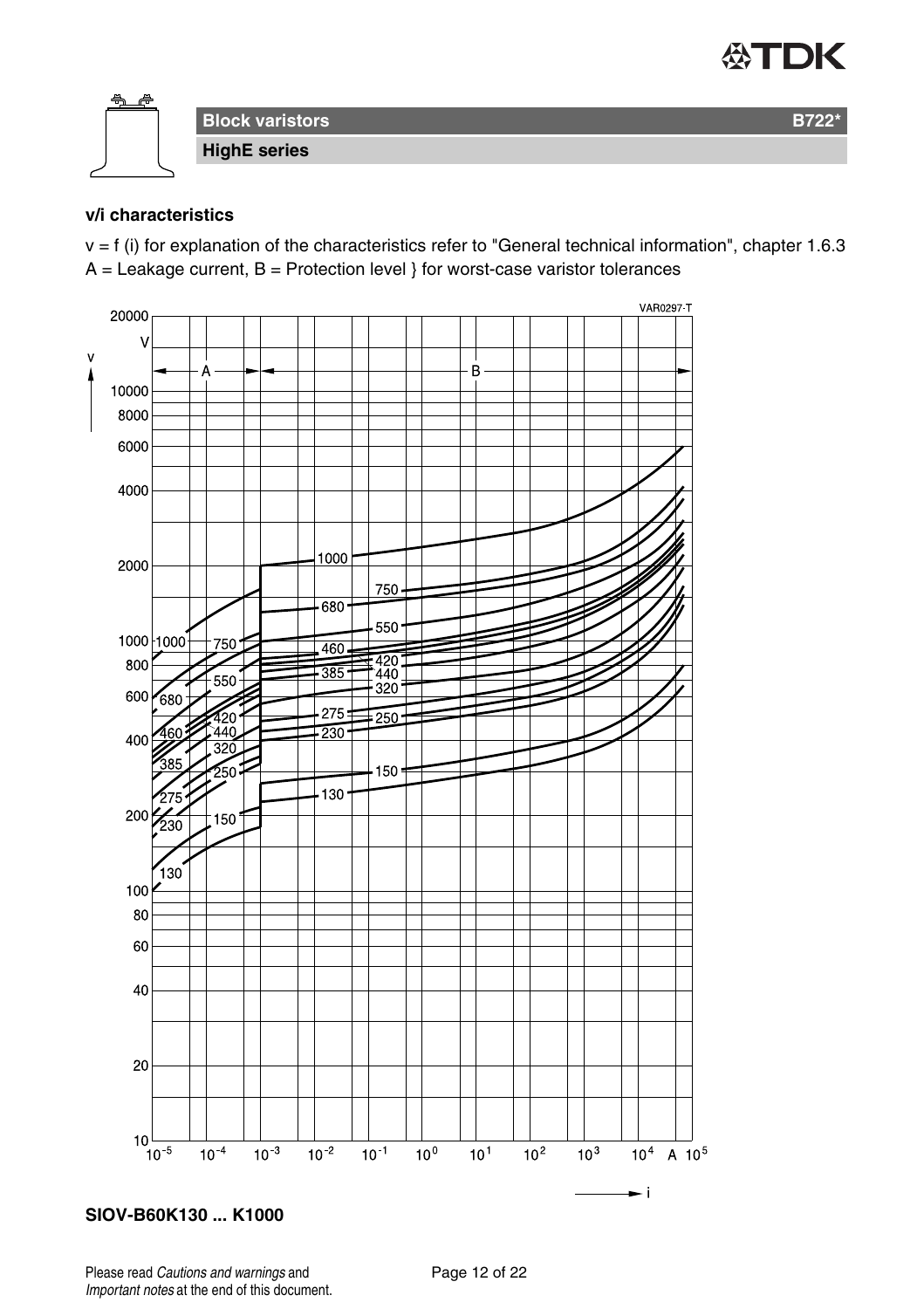

#### **v/i characteristics**

 $v = f$  (i) for explanation of the characteristics refer to "General technical information", chapter 1.6.3  $A =$  Leakage current,  $B =$  Protection level } for worst-case varistor tolerances



**SIOV-B80K130 ... K1100**

Please read Cautions and warnings and <br>
Page 13 of 22 Important notes at the end of this document.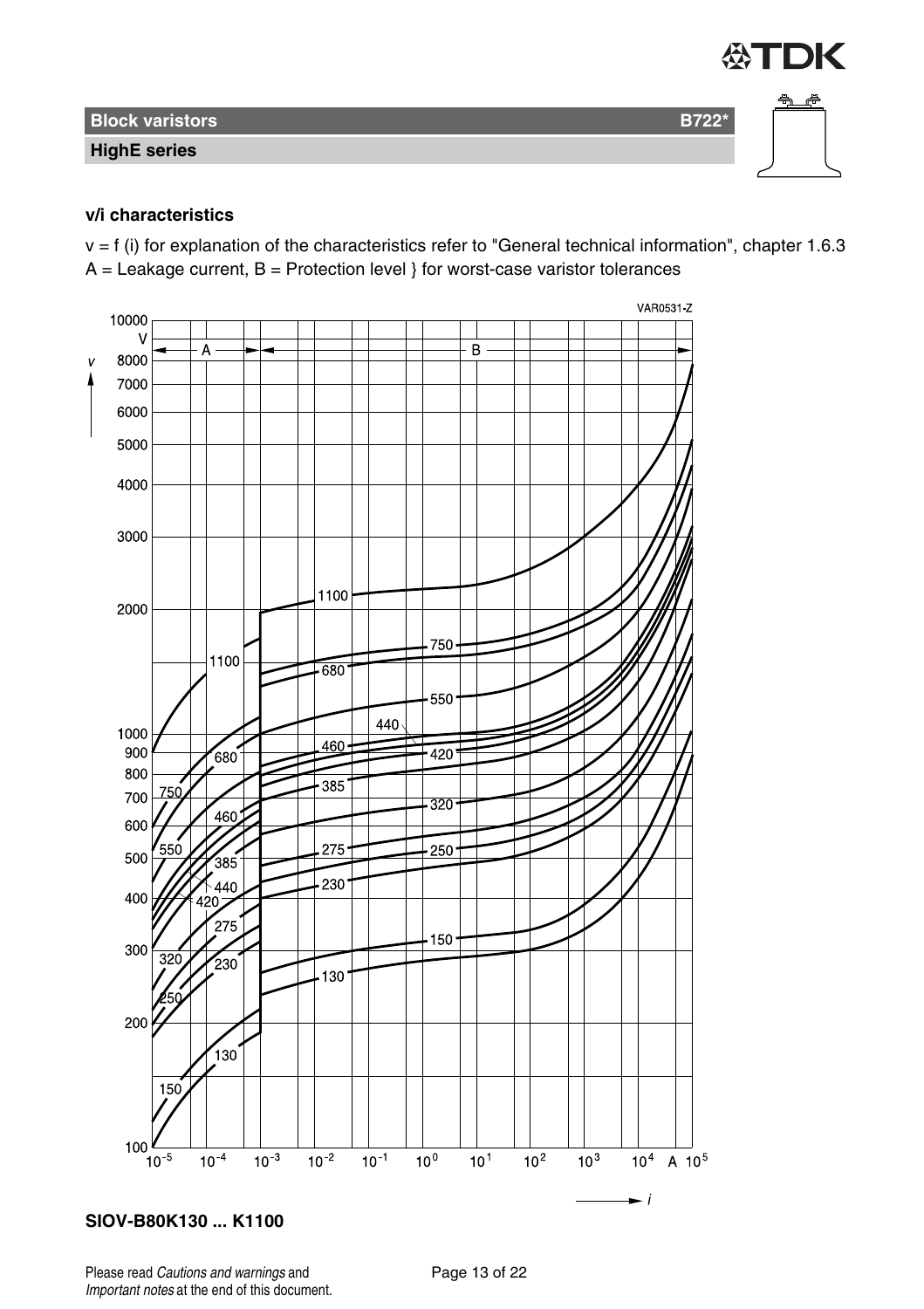

#### **Derating curves**

Maximum surge current  $i_{max} = f(t_r)$ , pulse train)

For explanation of the derating curves refer to "General technical information", section 1.8.1



#### **SIOV-B32K230 ... K460**

 $10<sup>1</sup>$ 

Please read Cautions and warnings and <br>
Page 14 of 22 Important notes at the end of this document.

5

 $10<sup>3</sup>$ 

 $\mu s$  10<sup>4</sup>

5  $-t_{r}$ 

 $10<sup>2</sup>$ 

5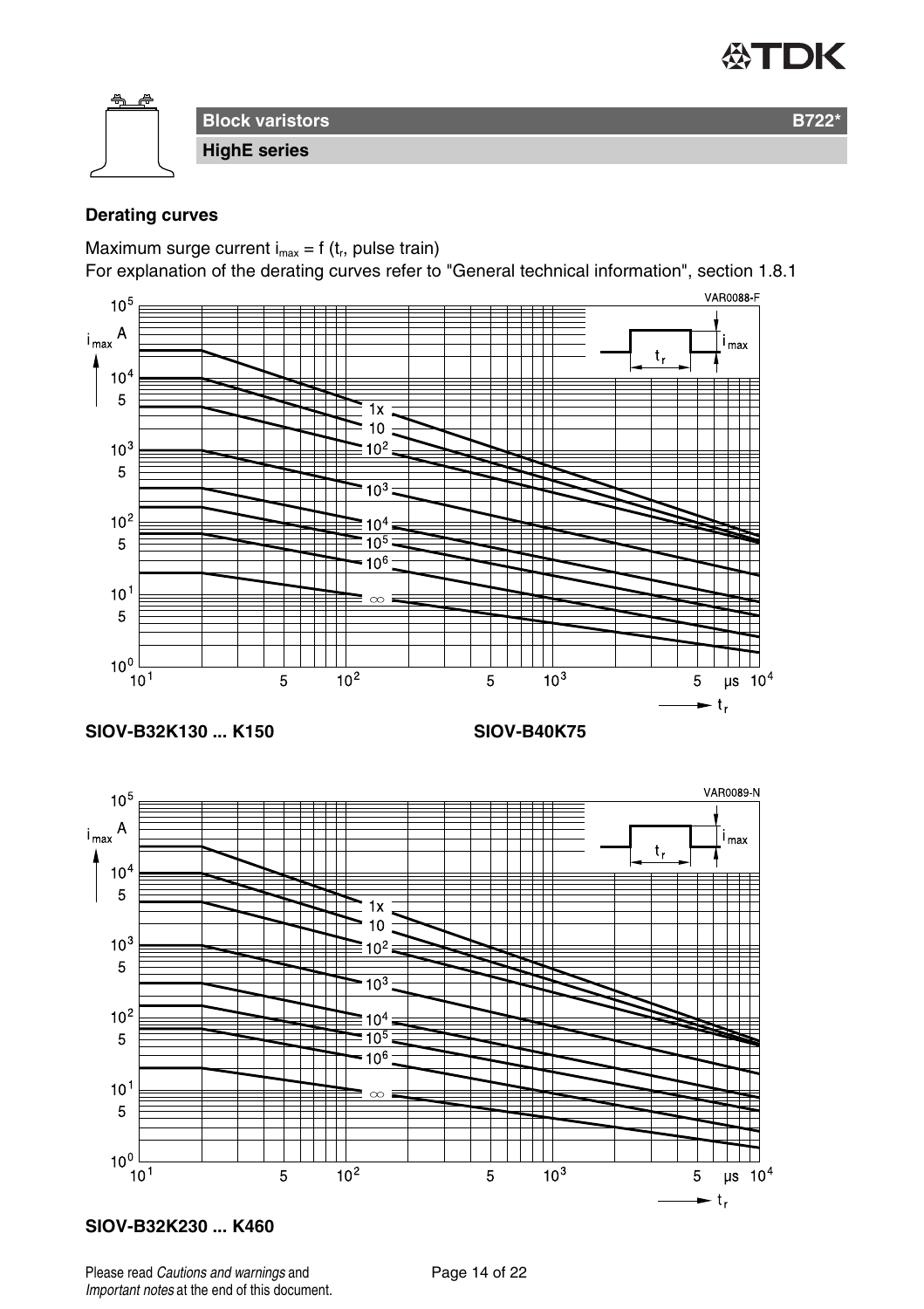

**Block varistors B722\* Brook varistors** 

**HighE series**

#### **Derating curves**

Maximum surge current  $i_{max} = f(t_r)$ , pulse train)

For explanation of the derating curves refer to "General technical information", section 1.8.1



**SIOV-B32K550 ... K750**



#### **SIOV-B40K130 ... K150**

Please read Cautions and warnings and <br>
Page 15 of 22 Important notes at the end of this document.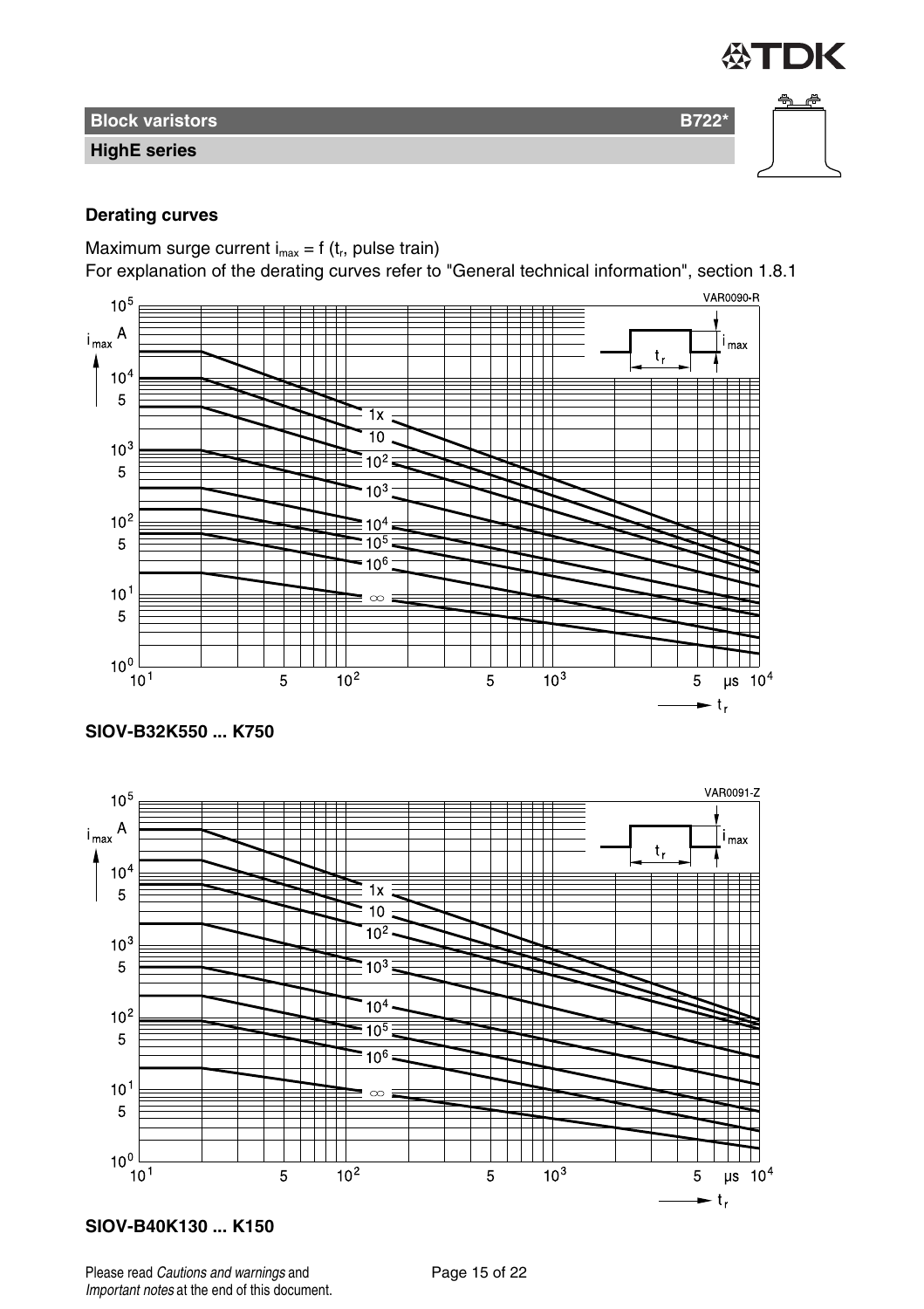

#### **Derating curves**

Maximum surge current  $i_{max} = f(t_r)$ , pulse train)

For explanation of the derating curves refer to "General technical information", section 1.8.1



#### **SIOV-B40K230 ... K460**



#### **SIOV-B40K550 ... K750**

Please read Cautions and warnings and <br>
Page 16 of 22 Important notes at the end of this document.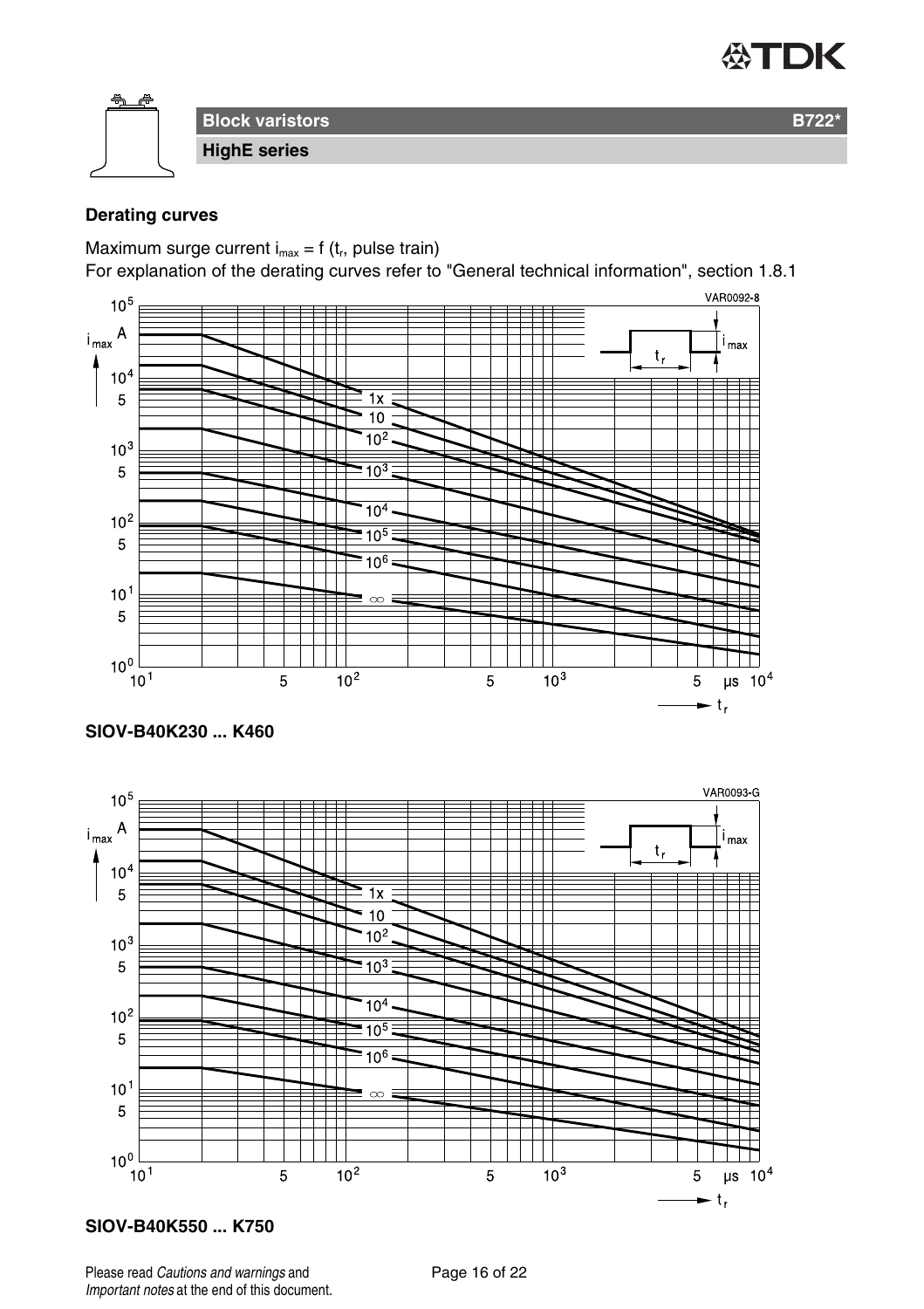

**Block varistors B722\* Brook varistors** 

**HighE series**

#### **Derating curves**

Maximum surge current  $i_{max} = f(t_r)$ , pulse train)

For explanation of the derating curves refer to "General technical information", section 1.8.1



**SIOV-B60K130 ... K150**



#### **SIOV-B60K230 ... K460**

Please read Cautions and warnings and <br>
Page 17 of 22 Important notes at the end of this document.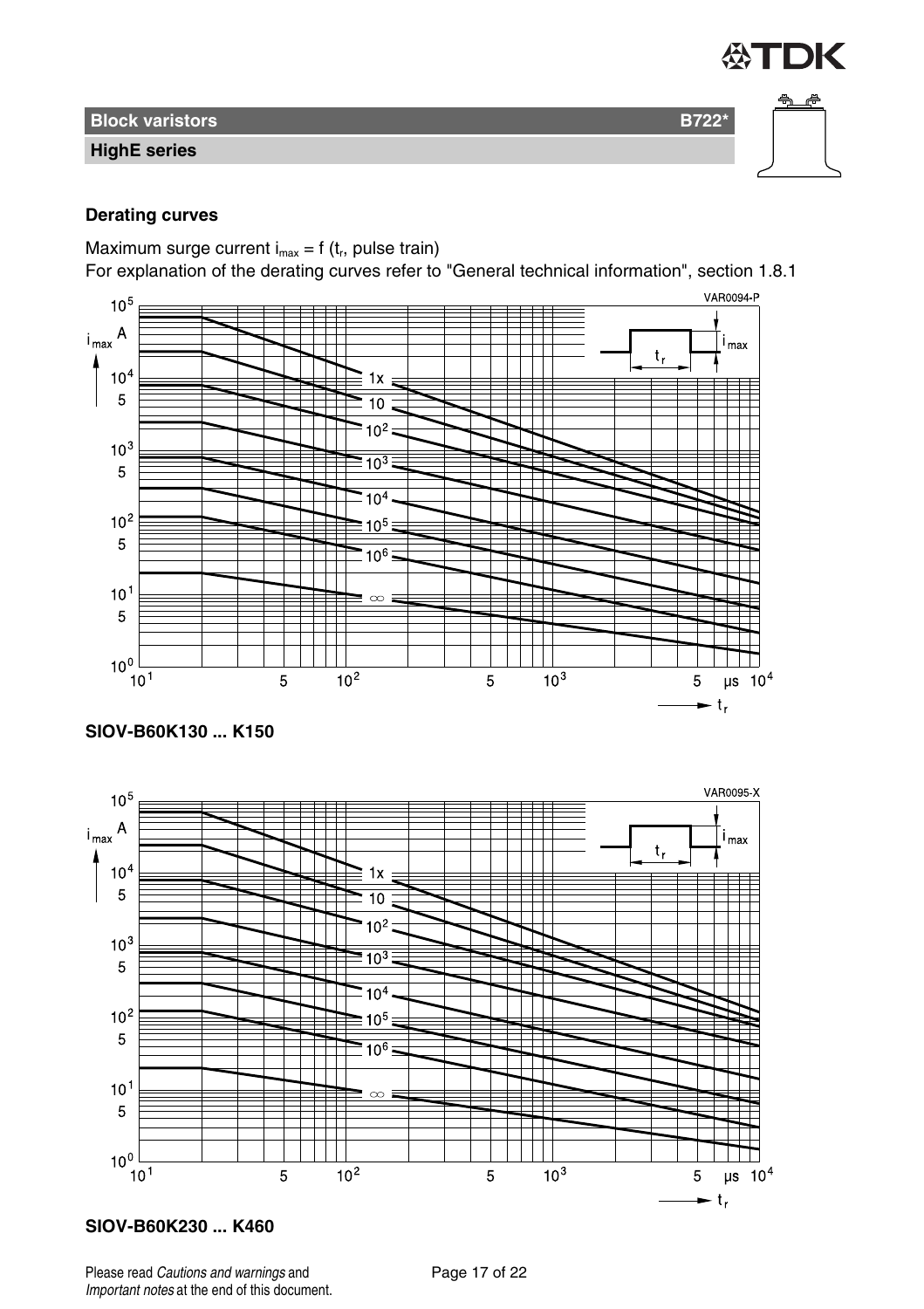

#### **Derating curves**

Maximum surge current  $i_{max} = f(t_r)$ , pulse train)

For explanation of the derating curves refer to "General technical information", section 1.8.1



#### **SIOV-B60K550 ... K1000**



#### **SIOV-B80K130 ... K1100**

Please read Cautions and warnings and <br>
Page 18 of 22 Important notes at the end of this document.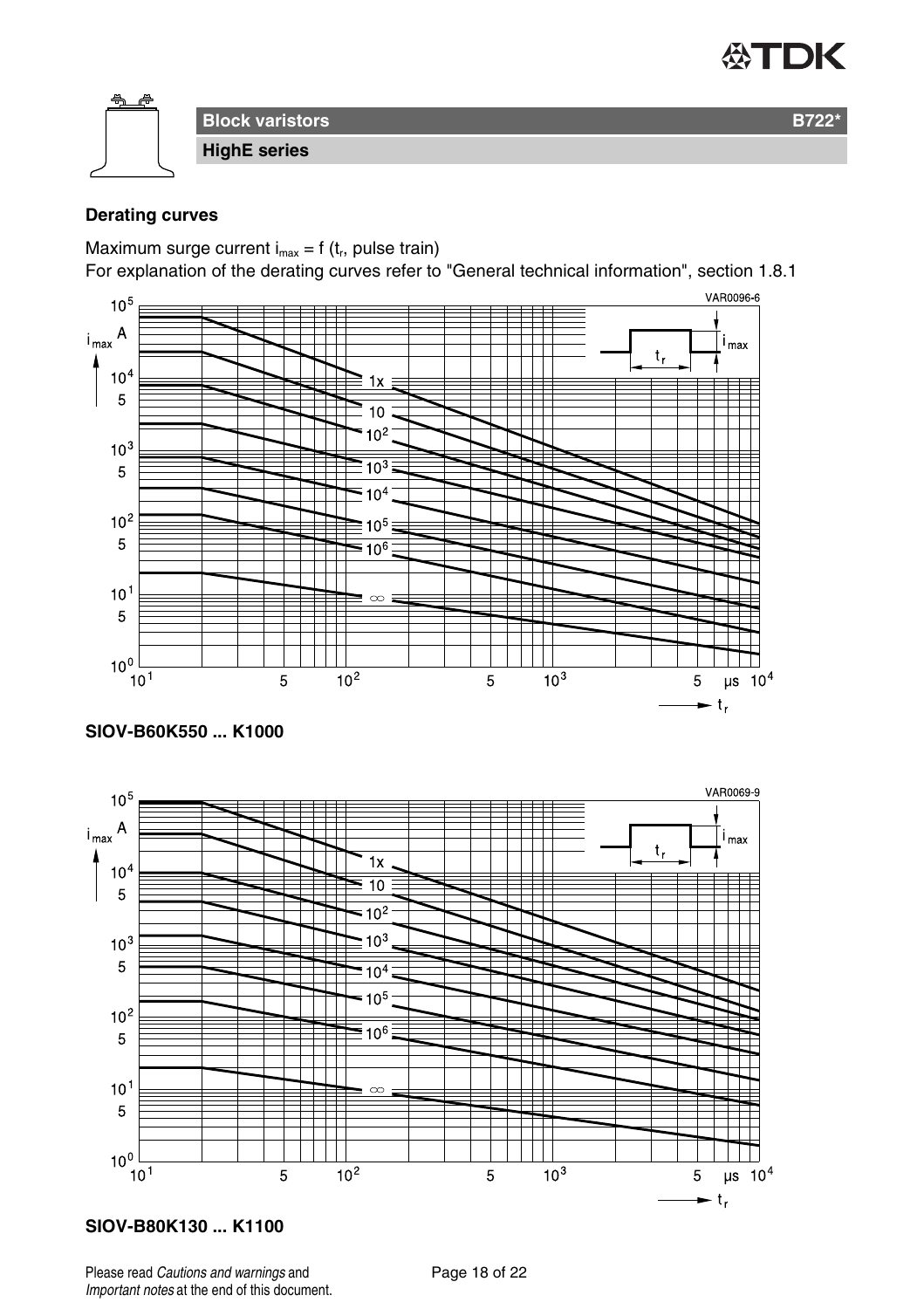

#### **Cautions and warnings**

#### **General**

- 1. EPCOS metal oxide varistors are designed for specific applications and should not be used for purposes not identified in our specifications, application notes and data books unless otherwise agreed with EPCOS during the design-in-phase.
- 2. Ensure suitability of SIOVs through reliability testing during the design-in phase. SIOVs should be evaluated taking into consideration worst-case conditions.
- 3. For applications of SIOVs in line-to-ground circuits based on various international and local standards there are restrictions existing or additional safety measures required.

#### **Storage**

- 1. Store SIOVs only in original packaging. Do not open the package before storage.
- 2. Storage conditions in original packaging:

| Storage temperature: | $-25$ °C  +45 °C.               |
|----------------------|---------------------------------|
| Relative humidity:   | <75% annual average,            |
|                      | <95% on maximum 30 days a year. |
| Dew precipitation:   | is to be avoided.               |

- 3. Avoid contamination of an SIOV's during storage, handling and processing.
- 4. Avoid storage of SIOVs in harmful environments that can affect the function during long-term operation (examples given under operation precautions).
- 5. The SIOV type series should be soldered within the time specified:

| SIOV-S, Q, LS, B, SFS | 24 months  |
|-----------------------|------------|
| <b>FTFV</b>           | 12 months. |

#### **Handling**

- 1. SIOVs must not be dropped.
- 2. Components must not be touched with bare hands. Gloves are recommended.
- 3. Avoid contamination of the surface of SIOV electrodes during handling, be careful of the sharp edge of SIOV electrodes.

#### **Soldering (where applicable)**

- 1. Use rosin-type flux or non-activated flux.
- 2. Insufficient preheating may cause ceramic cracks.
- 3. Rapid cooling by dipping in solvent is not recommended.
- 4. Complete removal of flux is recommended.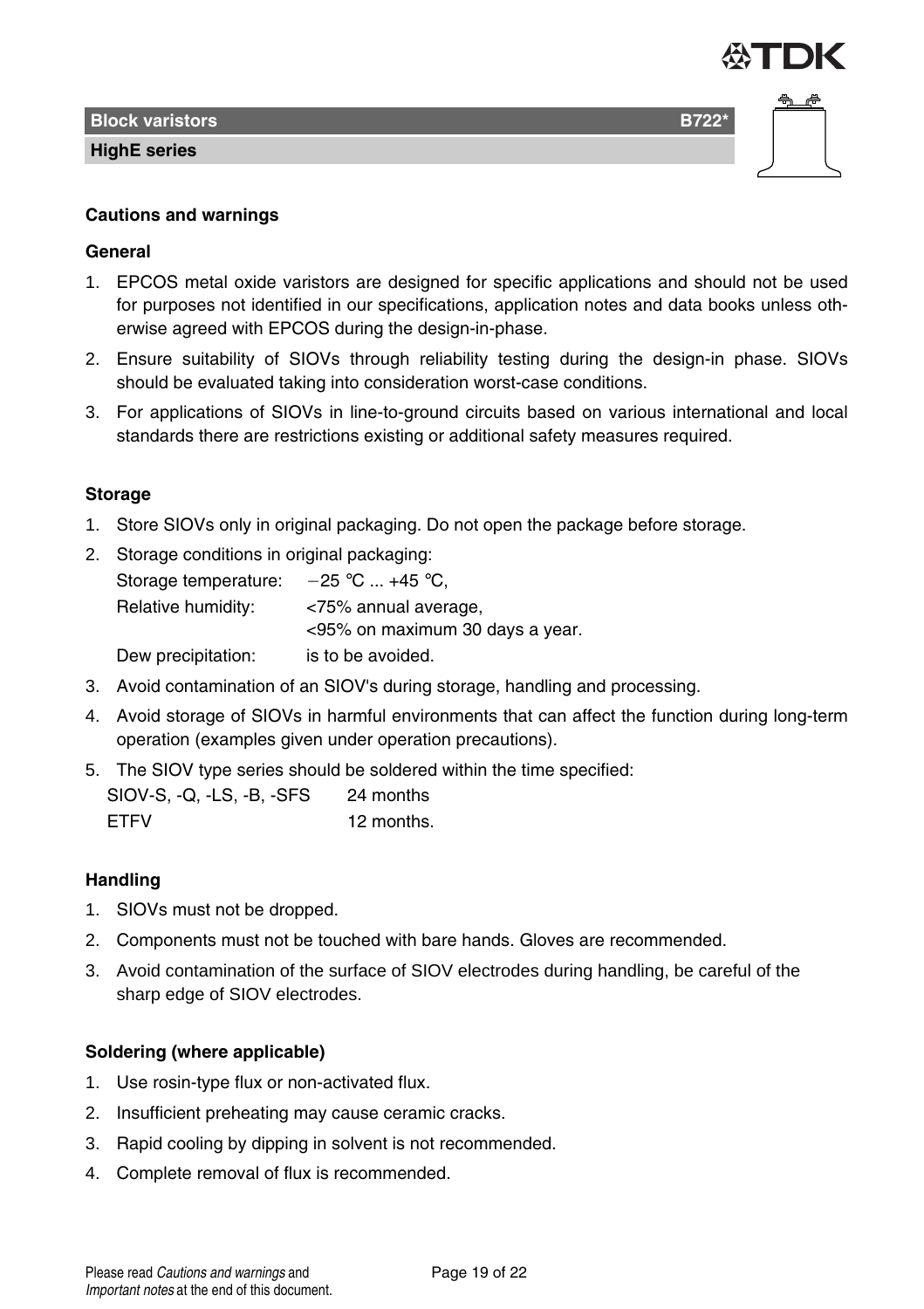



#### **Mounting**

- 1. Potting, sealing or adhesive compounds can produce chemical reactions in the SIOV ceramic that will degrade the component's electrical characteristics.
- 2. Overloading SIOVs may result in ruptured packages and expulsion of hot materials. For this reason SIOVs should be physically shielded from adjacent components.

#### **Operation**

- 1. Use SIOVs only within the specified temperature operating range.
- 2. Use SIOVs only within the specified voltage and current ranges.
- 3. Environmental conditions must not harm SIOVs. Use SIOVs only in normal atmospheric conditions. Avoid use in deoxidizing gases (chlorine gas, hydrogen sulfide gas, ammonia gas, sulfuric acid gas etc), corrosive agents, humid or salty conditions.Contact with any liquids and solvents should be prevented.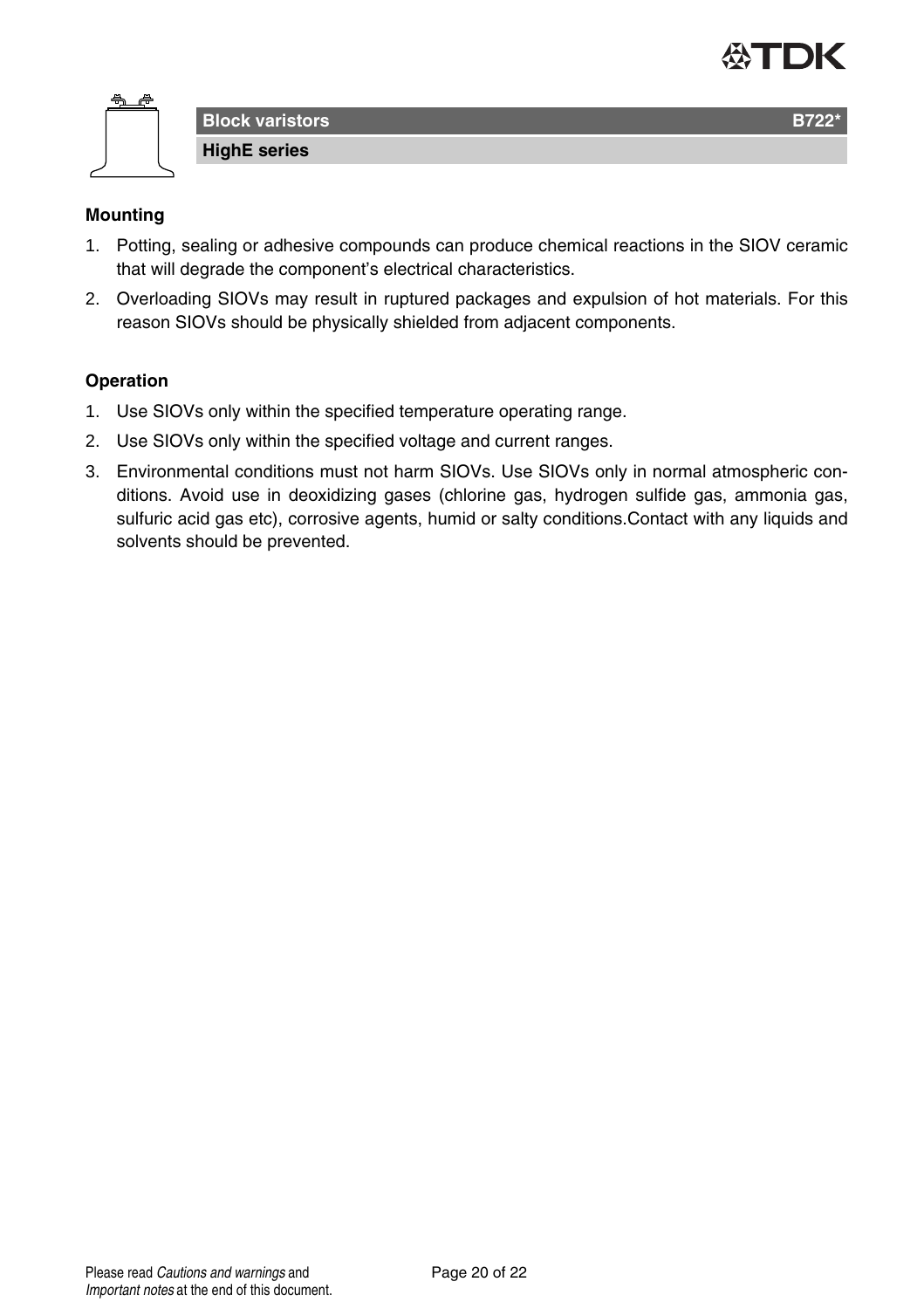

**Block varistors B722\*** 

**HighE series**



#### **Symbols and terms**

| Symbol                        | Term                                                                     |
|-------------------------------|--------------------------------------------------------------------------|
| С                             | Capacitance                                                              |
| $\mathbf{C}_{\text{typ}}$     | Typical capacitance                                                      |
|                               | Current                                                                  |
| $I_{c}$                       | Current at which $V_{c,max}$ is measured                                 |
| I <sub>leak</sub>             | Leakage current                                                          |
| $I_{\text{max}}$              | Maximum surge current (also termed peak current)                         |
| $I_{\text{max}}$              | Maximum discharge current to IEC 61643-1                                 |
| $I_{nom}$                     | Nominal discharge current to IEC 61643-1                                 |
| <b>LCT</b>                    | Lower category temperature                                               |
| $L_{typ}$                     | <b>Typical inductance</b>                                                |
| $\mathsf{P}_{\mathsf{max}}$   | Maximum average power dissipation                                        |
| $\mathsf{R}_{\mathsf{ins}}$   | Insulation resistance                                                    |
| $R_{\text{min}}$              | Minimum resistance                                                       |
| $T_A$                         | Ambient temperature                                                      |
| t,                            | Duration of equivalent rectangular wave                                  |
| UCT                           | Upper category temperature                                               |
| v                             | Voltage                                                                  |
| $V_{\text{clamp}}$            | Clamping voltage                                                         |
| $V_{c, max}$                  | Maximum clamping voltage at specified current i <sub>c</sub>             |
| $V_{DC}$                      | DC operating voltage                                                     |
| $V_{\text{jump}}$             | Maximum jump start voltage                                               |
| $V_{max}$                     | Maximum voltage                                                          |
| $V_{op}$                      | Operating voltage                                                        |
| V <sub>RMS</sub>              | AC operating voltage, root-mean-square value                             |
| V <sub>RMS, op, max</sub>     | Root-mean-square value of max. DC operating voltage incl. ripple current |
| $\mathsf{V}_{\mathsf{surge}}$ | Super imposed surge voltage                                              |
| V <sub>v</sub>                | Varistor voltage                                                         |
| $\Delta V_{\rm V}$            | Tolerance of varistor voltage                                            |
| $W_{\text{ID}}$               | Maximum load dump                                                        |
| $W_{\text{max}}$              | Maximum energy absorption                                                |
| $\boxed{e}$                   | Lead spacing                                                             |

All dimensions are given in mm.

The commas used in numerical values denote decimal points.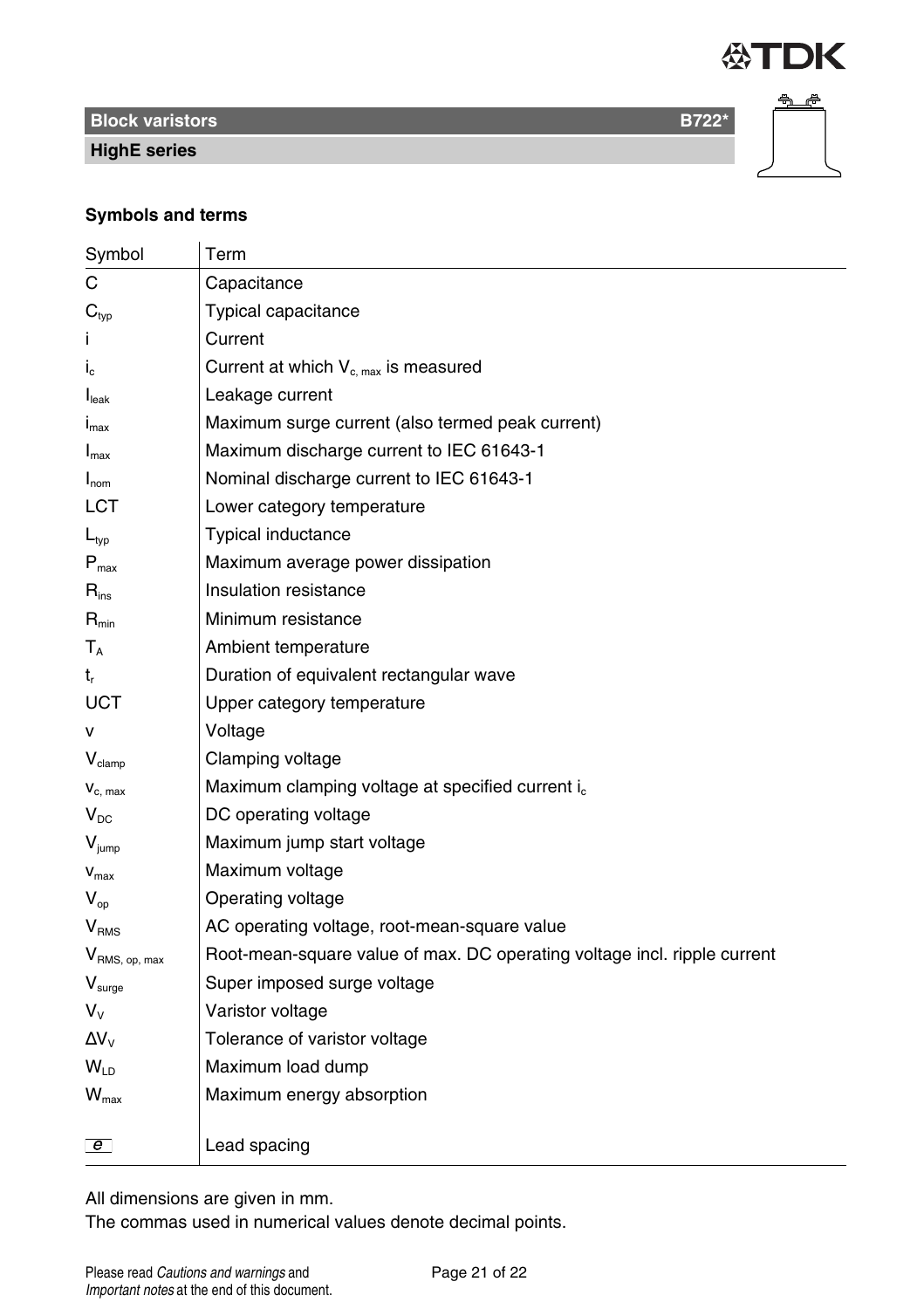The following applies to all products named in this publication:

- 1. Some parts of this publication contain **statements about the suitability of our products for certain areas of application**. These statements are based on our knowledge of typical requirements that are often placed on our products in the areas of application concerned. We nevertheless expressly point out **that such statements cannot be regarded as binding statements about the suitability of our products for a particular customer application**. As a rule, EPCOS is either unfamiliar with individual customer applications or less familiar with them than the customers themselves. For these reasons, it is always ultimately incumbent on the customer to check and decide whether an EPCOS product with the properties described in the product specification is suitable for use in a particular customer application.
- 2. We also point out that **in individual cases, a malfunction of electronic components or failure before the end of their usual service life cannot be completely ruled out in the current state of the art, even if they are operated as specified**. In customer applications requiring a very high level of operational safety and especially in customer applications in which the malfunction or failure of an electronic component could endanger human life or health (e.g. in accident prevention or lifesaving systems), it must therefore be ensured by means of suitable design of the customer application or other action taken by the customer (e.g. installation of protective circuitry or redundancy) that no injury or damage is sustained by third parties in the event of malfunction or failure of an electronic component.
- 3. **The warnings, cautions and product-specific notes must be observed.**
- 4. In order to satisfy certain technical requirements, **some of the products described in this publication may contain substances subject to restrictions in certain jurisdictions (e.g. because they are classed as hazardous)**. Useful information on this will be found in our Material Data Sheets on the Internet (www.epcos.com/material). Should you have any more detailed questions, please contact our sales offices.
- 5. We constantly strive to improve our products. Consequently, **the products described in this publication may change from time to time**. The same is true of the corresponding product specifications. Please check therefore to what extent product descriptions and specifications contained in this publication are still applicable before or when you place an order. We also **reserve the right to discontinue production and delivery of products**. Consequently, we cannot guarantee that all products named in this publication will always be available. The aforementioned does not apply in the case of individual agreements deviating from the foregoing for customer-specific products.
- 6. Unless otherwise agreed in individual contracts, **all orders are subject to the current version of the "General Terms of Delivery for Products and Services in the Electrical Industry" published by the German Electrical and Electronics Industry Association (ZVEI)**.
- 7. The trade names EPCOS, BAOKE, Alu-X, CeraDiode, CSMP, CSSP, CTVS, DeltaCap, DigiSiMic, DSSP, FormFit, MiniBlue, MiniCell, MKK, MKD, MLSC, MotorCap, PCC, PhaseCap, PhaseCube, PhaseMod, PhiCap, SIFERRIT, SIFI, SIKOREL, SilverCap, SIMDAD, SiMic, SIMID, SineFormer, SIOV, SIP5D, SIP5K, ThermoFuse, WindCap are **trademarks registered or pending** in Europe and in other countries. Further information will be found on the Internet at www.epcos.com/trademarks.